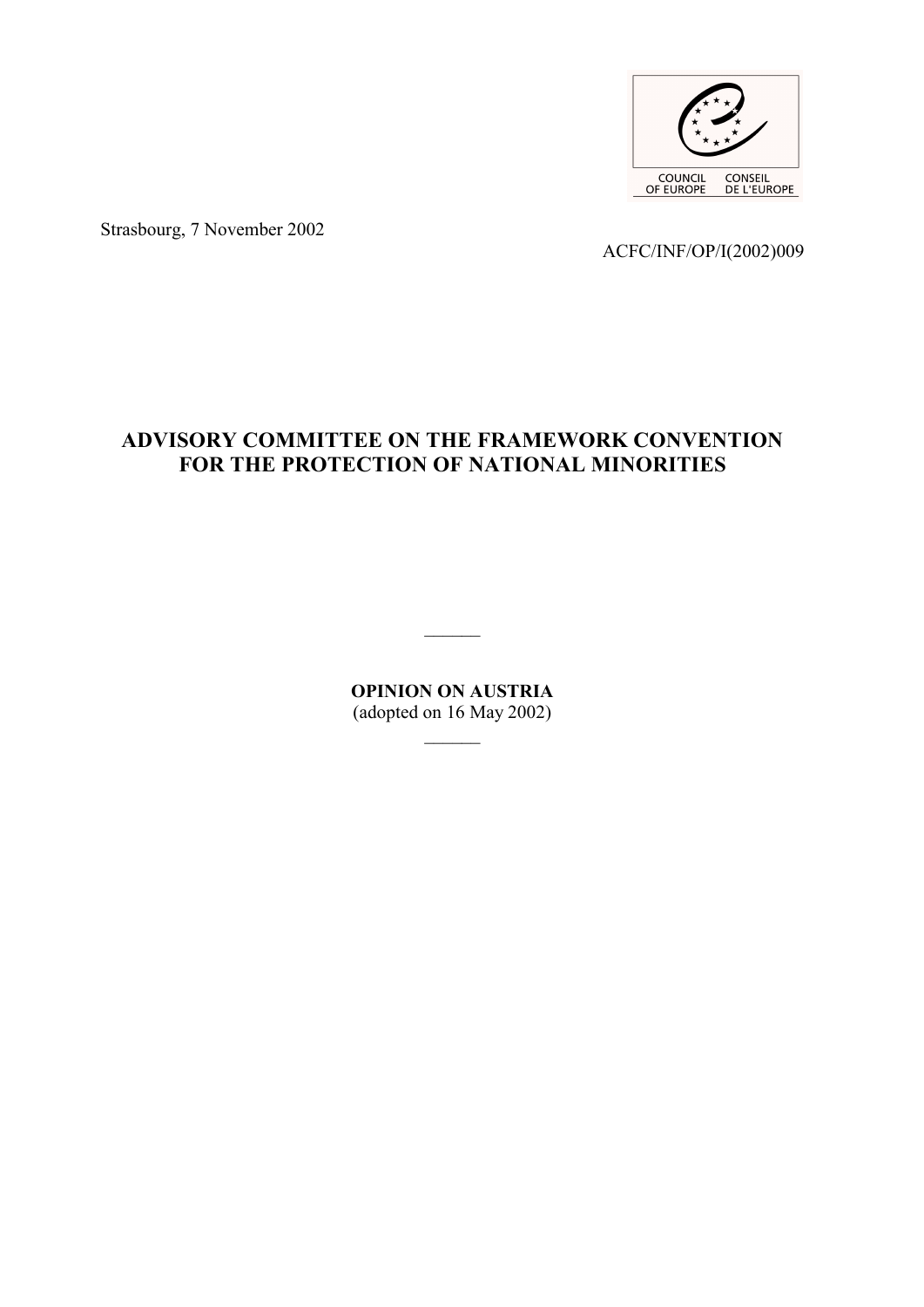Table of contents:

- I. Preparation of the current opinion<br>II. General remarks
- II. General remarks<br>III. Specific commen
- Specific comments in respect of Articles 1-19
- IV. Main findings and comments of the Advisory Committee
- V. Concluding remarks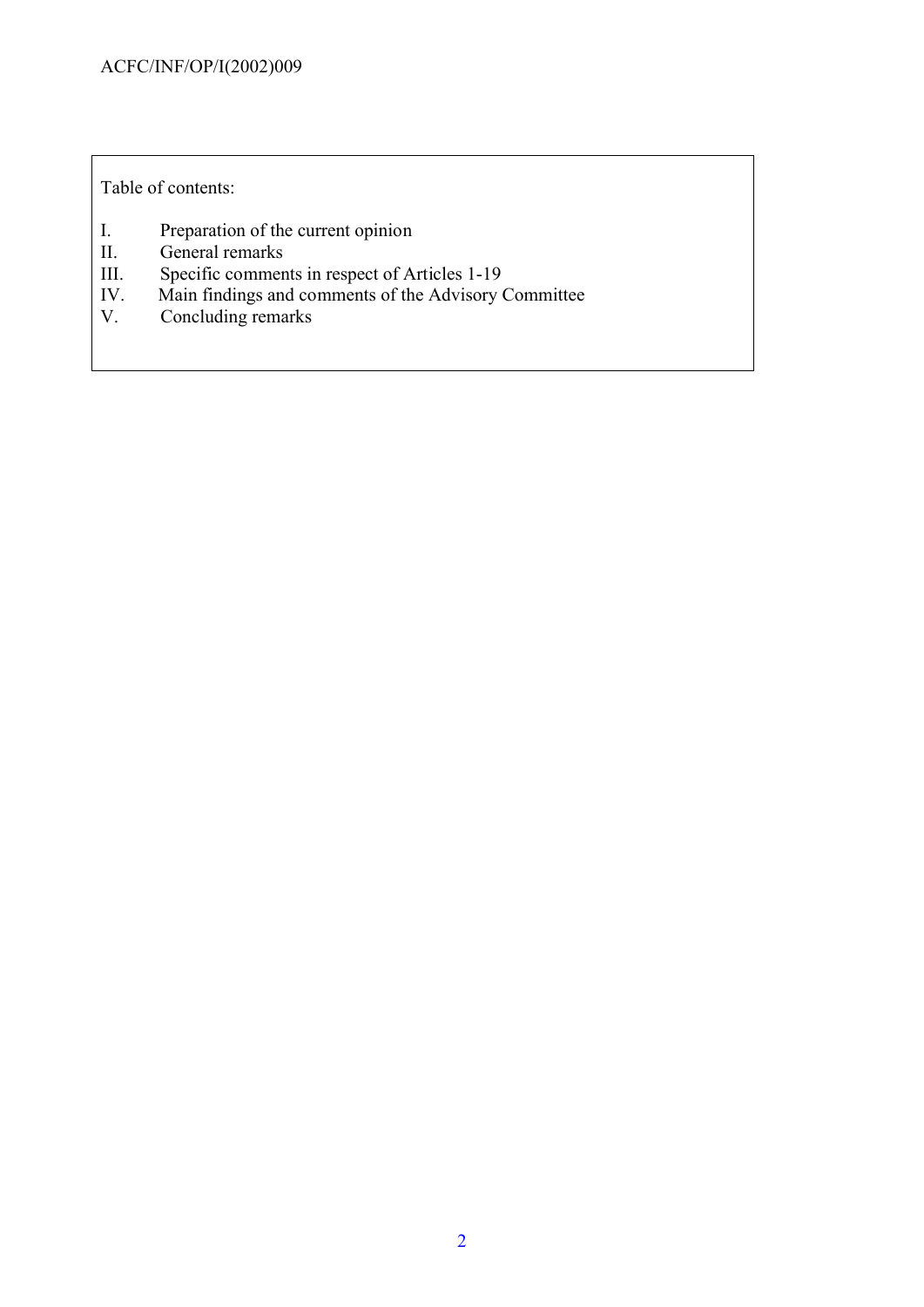#### **EXECUTIVE SUMMARY**

Following the receipt of the initial State Report of Austria on 15 November 2000 (due on 1 July 1999), the Advisory Committee commenced the examination of the State Report at its  $10^{th}$ meeting on 2 to 6 April 2001. In the context of this examination, a delegation of the Advisory Committee visited Austria, on 18 - 21 December 2001, in order to seek further information on the implementation of the Framework Convention from representatives of the Government as well as from NGOs and other independent sources. The Advisory Committee adopted its opinion on Austria at its  $14<sup>th</sup>$  meeting on 16 May 2002.

As concerns the implementation of the Framework Convention, the Advisory Committee considers that Austria has made particularly commendable efforts in respect of the Slovenes and Croats living in the *Länder* of Carinthia and Burgenland, notably as regards their status in such fields as media and education. Important legal guarantees, both at constitutional and subconstitutional level, have recently been adopted to complete the legal and institutional framework for the protection of national minorities. The adoption and practical implementation of these legal guarantees is of particular significance for the Hungarians, the Czechs, the Slovaks and the Roma.

Despite existing steps to support the Slovenian minority of Styria, there remains a need for considerably more determined measures from the authorities to help this community to preserve its identity, notably in the field of media and participation in public life.

There is scope for improvement in the media sector, in particular concerning the creation and/or development of radio and television programmes for the Czech, Slovak and Hungarian minorities.

There have been recent positive judicial developments at domestic level introducing the 10% threshold for the use of minority languages. Consequently, there is a need to encourage further the use of minority languages in relations with administrative authorities in Carinthia and Burgenland, notably as concerns the Hungarian language. Serious problems however remain as concerns the display of bilingual topographical indications in the municipalities concerned in Carinthia. This state of affairs might negatively affect the harmonious coexistence between persons belonging to the Slovene minority and persons belonging to the majority, unless all competent authorities commit themselves to promptly identify practical solutions in consultation with the Slovene minority.

In the field of education, consideration should be given to reinforcing the existing opportunities for being taught Hungarian, Czech and Slovak or for receiving instruction in these languages, particularly in the city of Vienna where greater attention needs to be given to the situation of the Croats. Concerning education available for the Slovenian and Croatian minorities, there is scope for improvement as regards the transition from bilingual primary to bilingual secondary schools.

Despite valuable efforts, considerable socio-economic differences between many Roma and the rest of the population persist. Further measures are therefore needed, especially in the fields of education, employment and housing.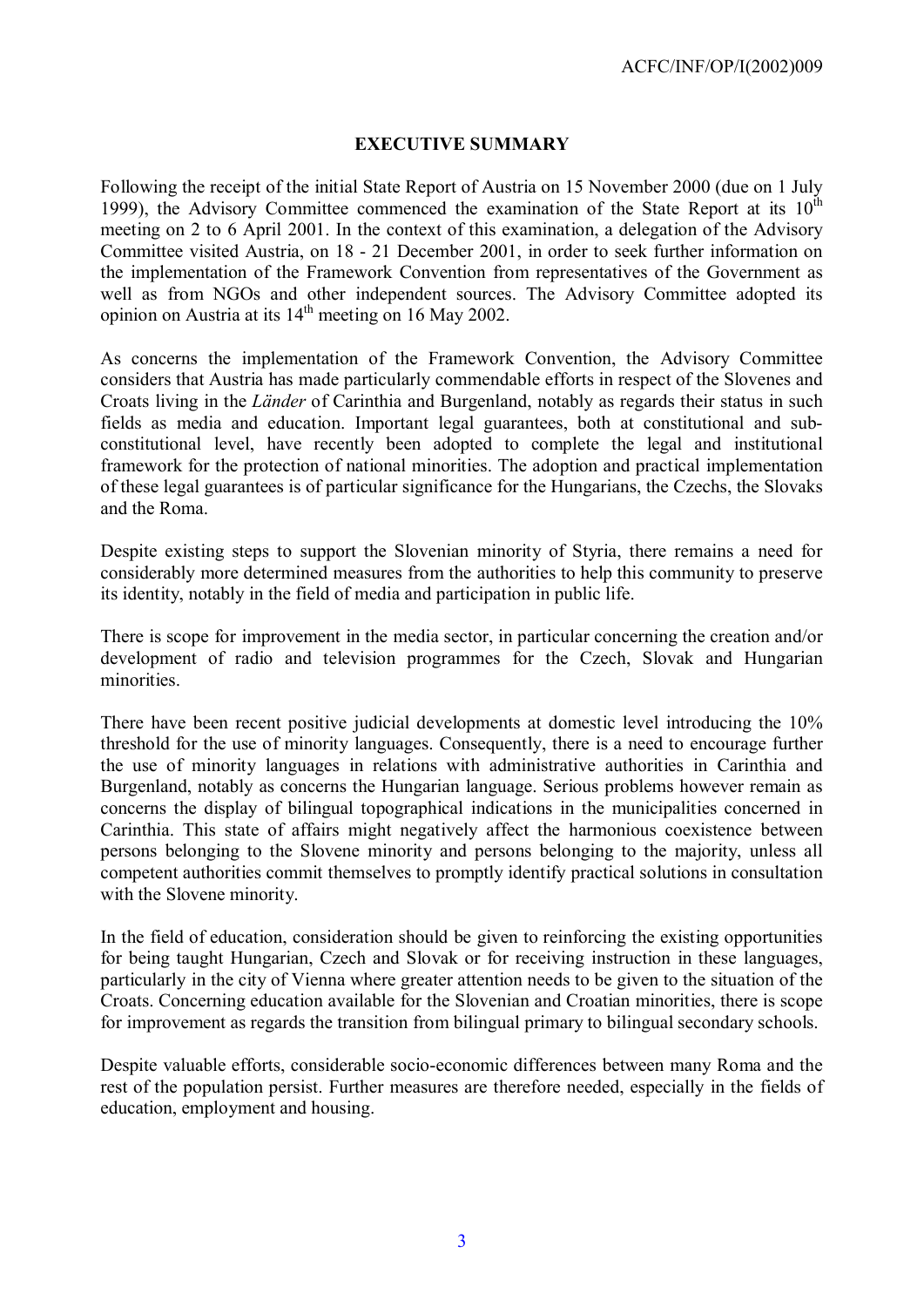#### ACFC/INF/OP/I(2002)009

 $\overline{a}$ 

#### **I. PREPARATION OF THE CURRENT OPINION**

1. The initial State Report of Austria (hereinafter: the State Report), due on 1 July 1999, was received on 15 November 2000. The Advisory Committee commenced the examination of the State Report at its  $10^{th}$  meeting, from 2 to 6 April 2001.

2. In the context of this examination, the Advisory Committee identified a number of points on which it wished to obtain fuller information. A questionnaire was therefore sent to the Austrian authorities on 28 May 2001. The Austrian Government's reply to this questionnaire was received on 9 November 2001.

3. Further to an invitation from the Austrian Government, and in accordance with Rule 32 of Committee of Ministers Resolution (97) 10, a delegation of the Advisory Committee visited Vienna from 18 to 21 December 2001, in order to obtain supplementary information from representatives of the Government, NGOs and other independent sources on the implementation of the Framework Convention. In preparing this opinion, the Advisory Committee also consulted a range of written materials from various Council of Europe bodies, other international organisations, NGOs and other independent sources.

4. The Advisory Committee subsequently adopted this opinion at its  $14<sup>th</sup>$  meeting on 16 May 2002 and decided to transmit it to the Committee of Ministers<sup>[1](#page-3-0)</sup>.

5. The present opinion is submitted pursuant to Article 26 (1) of the Framework Convention, according to which, in evaluating the adequacy of the measures taken by the Parties to give effect to the principles of the Framework Convention, "the Committee of Ministers shall be assisted by an advisory committee", as well as pursuant to Rule 23 of Resolution (97) 10 of the Committee of Ministers, according to which the "Advisory Committee shall consider the state reports and shall transmit its opinion to the Committee of Ministers".

<span id="page-3-0"></span><sup>1</sup> The Advisory Committee decided, at its  $12<sup>th</sup>$  meeting on 30 November 2001, to introduce certain changes to the structure of its opinions. It decided to discontinue the practice of submitting a "Proposal for conclusions and recommendations by the Committee of Ministers" (Section V of the earlier opinions) and to introduce a new section IV, entitled "Main findings and comments of the Advisory Committee". The Advisory Committee also decided to submit its "Concluding remarks" in Section V instead of Section IV. These changes are effective as from 30 November 2001 and they apply to all subsequent opinions adopted in the first monitoring cycle. These changes have been made in the light of the first country-specific decisions on the implementation of the Framework Convention adopted by the Committee of Ministers in October 2001.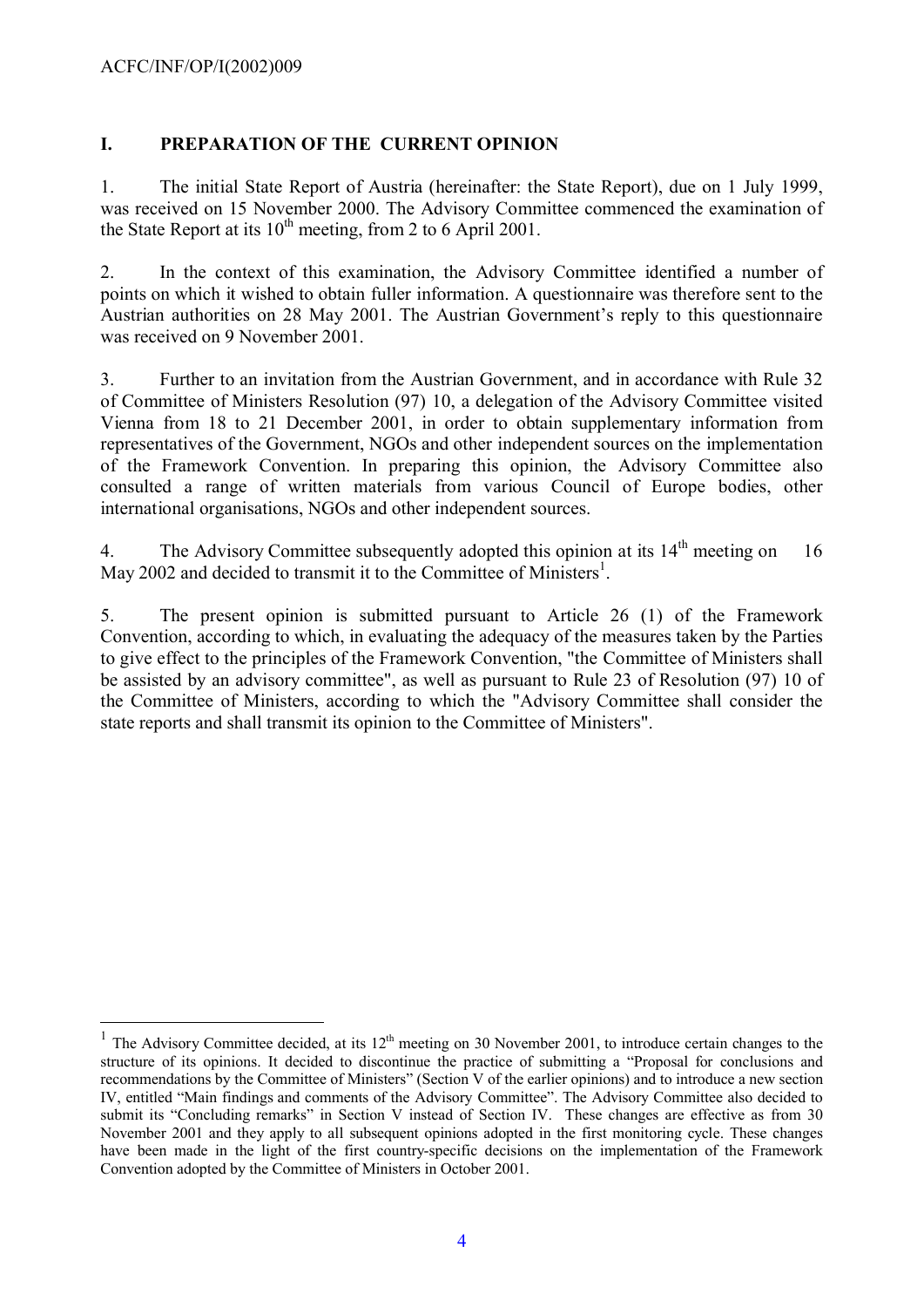### **II. GENERAL REMARKS**

6. The Advisory Committee regrets that the State Report reached it more than sixteen months late and notes that it includes detailed information mainly on the legislation rather than on relevant practice. The Advisory Committee appreciates the fact that the Austrian authorities appended the comments made by the Advisory Councils for the Slovene, Hungarian and Czech minorities to the State Report.

7. The Advisory Committee obtained a fuller picture of the situation from the Government's written reply to the questionnaire and from the meetings organised during the above-mentioned visit to Austria, particularly with national minority representatives and representatives of the *Länder* of Styria, Burgenland and Carinthia and the City of Vienna. The Advisory Committee finds that the visit organised upon an invitation by the Austrian authorities provided an excellent opportunity to have a direct dialogue with various sources.

8. The Advisory Committee welcomes the fact that the Austrian Government consulted with the Advisory Councils for national minorities when preparing the State Report, while noting that other national minority representatives would have liked to be consulted as well. The Advisory Committee takes note of the co-operative spirit in which Austria participated in the process leading up to the adoption of this opinion. It particularly welcomes the decision of the Austrian authorities to publish their reply to its questionnaire of 28 May 2001 prior to its visit and encourages them to take further measures to improve awareness of the Framework Convention, its explanatory report and the rules concerning its monitoring at the international level, including through the publication and dissemination of the State Report and other relevant documents.

9. In the following part of the opinion, it is stated in respect of a number of articles that, based on the information currently at its disposal, the Advisory Committee considers that implementation of the article at issue does not give rise to any specific observations. The Advisory Committee wishes to make clear that this statement is not to be understood as signalling that adequate measures have now been taken and that efforts in this respect may be diminished or even halted. Indeed, the Advisory Committee considers that the nature of the obligations of the Framework Convention requires a sustained and continued effort by the authorities to respect the principles and achieve the goals of the Framework Convention. Furthermore, a certain state of affairs may, in the light of the recent entry into force of the Framework Convention, be considered acceptable at this stage but that need not necessarily be so in further cycles of monitoring. Finally, it may be the case that issues that appear at this stage to be of relatively minor concern, prove over time to have been underestimated.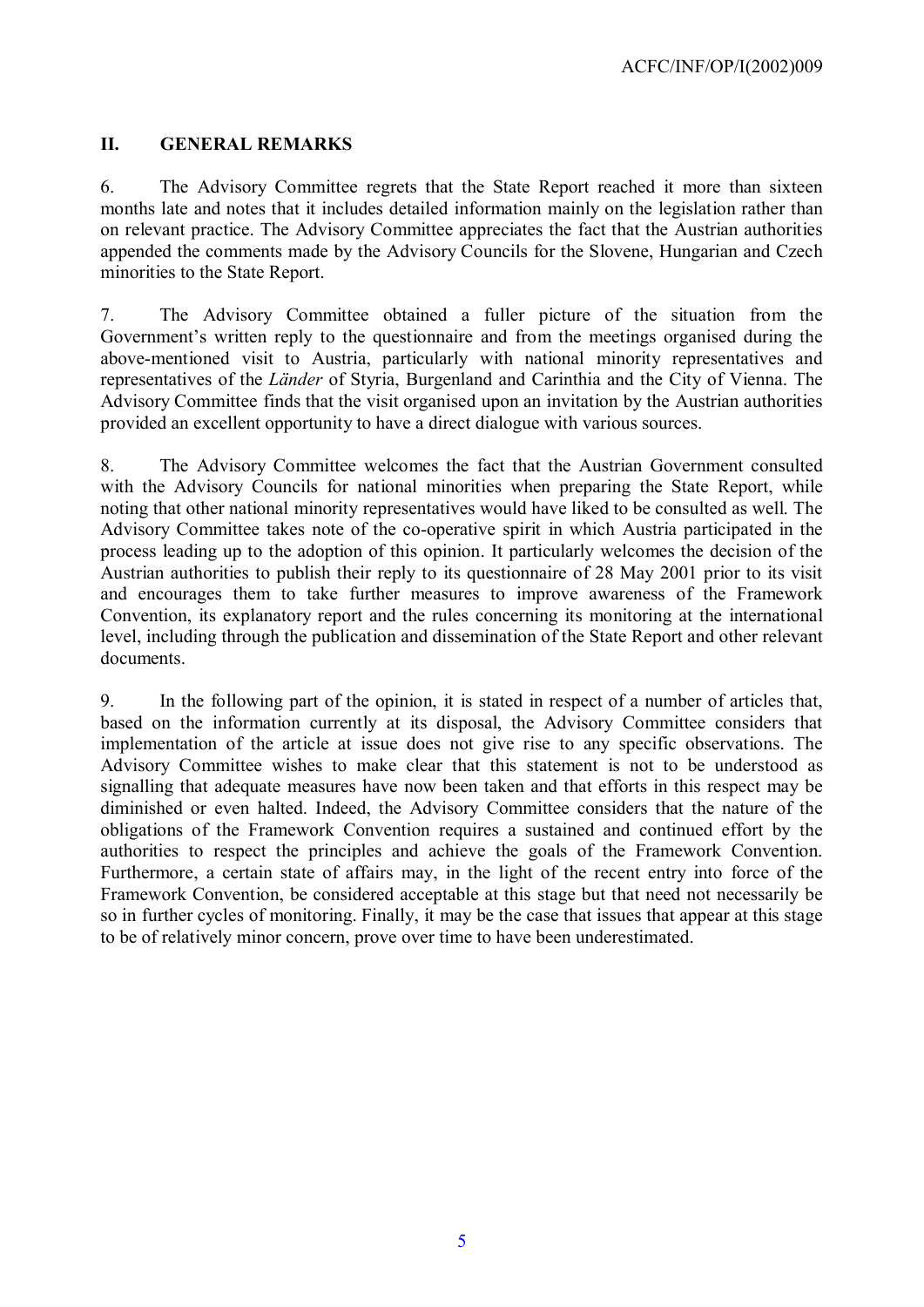### **III. SPECIFIC COMMENTS IN RESPECT OF ARTICLES 1-19**

### **Article 1**

10. The Advisory Committee notes that Austria has ratified a wide range of relevant international instruments. Based on the information currently at its disposal, the Advisory Committee considers that implementation of this article does not give rise to any further observations.

# **Article 2**

11. Based on the information currently at its disposal, the Advisory Committee considers that implementation of this article does not give rise to any specific observations.

# **Article 3**

12. The Advisory Committee notes that when depositing its instrument of ratification of the Framework Convention, Austria made the following declaration: "The Republic of Austria declares that, for itself, the term "national minorities" within the meaning of the Framework Convention for the Protection of National Minorities is understood to designate those groups which come within the scope of application of the Law on Ethnic Groups (*Volksgruppengesetz*, Federal Law Gazette No. 396/1976) and which live and traditionally have had their home in parts of the territory of the Republic of Austria and which are composed of Austrian citizens with non-German mother tongues and with their own ethnic cultures."

13. The Advisory Committee underlines that in the absence of a definition in the Framework Convention itself, the Parties must examine the personal scope of application to be given to the Framework Convention within their country. The position of the Austrian Government is therefore deemed to be the outcome of this examination.

14. Whereas the Advisory Committee notes on the one hand that Parties have a margin of appreciation in this respect in order to take the specific circumstances prevailing in their country into account, it notes on the other hand that this must be exercised in accordance with general principles of international law and the fundamental principles set out in Article 3. In particular, it stresses that the implementation of the Framework Convention should not be a source of arbitrary or unjustified distinctions.

15. For this reason the Advisory Committee considers that it is part of its duty to examine the personal scope given to the implementation of the Framework Convention in order to verify that no arbitrary or unjustified distinctions have been made. Furthermore, it considers that it must verify the proper application of the fundamental principles set out in Article 3.

16. In their reply to the questionnaire the Austrian authorities, referring to Article 1 paragraph 2 of the Law on Ethnic Groups which governs in general the protection of national minorities in Austria, together with the State Treaty<sup>[2](#page-5-0)</sup> of 1955 re-establishing an independent, democratic Austria (hereinafter referred to as the State Treaty), explain that each national

<span id="page-5-0"></span> $\overline{a}$  $2<sup>2</sup>$  Article 7 of the State Treaty protects persons belonging to the Slovene and Croat minorities as follows: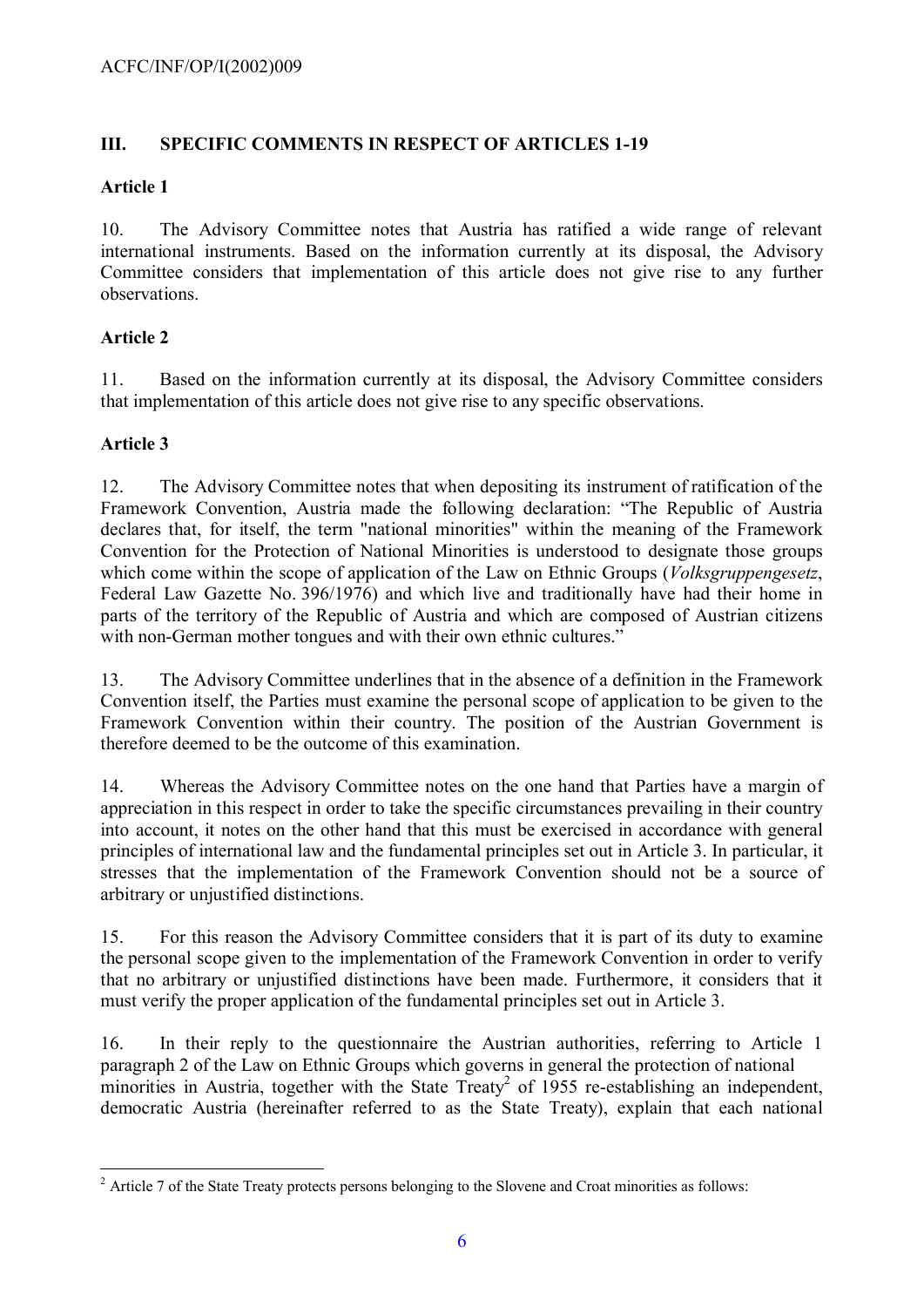minority has its specific autochthonous settlement area<sup>[3](#page-6-0)</sup>. In this context, the Advisory Committee notes that Article 7 of the State Treaty appears to be the only legal basis including a specific territorial dimension as concerns the rights of the Slovenes and Croats insofar as the *Länder* of Carinthia, Styria and Burgenland are explicitly mentioned. Other legal sources, in particular the recently amended Article 8, paragraph 2 of the Federal Constitution (see related comments under Article 5) and the Law on Ethnic Groups do not contain any restriction to the *Länder* or minorities mentioned under Article 7 of the State Treaty, but refer more generally to "parts of the Federal territory". During the Advisory Committee's visit to Vienna, the representatives of the Federal Chancellery explained that although persons belonging to a national minority who live outside their autochthonous settlement area do not enjoy the same rights as those who do live in that area, particularly those rights necessarily linked to a certain territory or a certain population density, they keep their status as persons belonging to a national minority, which entitles them to certain rights (see related comments under Article 5). The Advisory Committee welcomes that they keep their status and encourages the Austrian authorities to ensure this approach is fully implemented in practice as persons belonging to national minorities who live outside their autochthonous settlement area have specific needs to be catered for. This applies in particular to the numerous Croats of Burgenland living in Vienna, as this city was not considered by the Government as part of the autochthonous settlement area of that minority.

17. The Advisory Committee notes that when it comes to adopting measures for persons belonging to recognised national minorities, notably as concerns financial support, the authorities appear to take in practice a more inclusive approach than what is suggested by the declaration, in particular as far as the criteria of citizenship and autochthonous territory are concerned. Given the risk involved by a too strict application of the above-mentioned criteria, the Advisory Committee can but encourage the authorities to keep following their more inclusive approach.

18. Article 3 of the Framework Convention establishes the right of every person belonging to a national minority freely to choose to be treated or not to be treated as such. Freedom to identify, or not to identify, with the name used to designate a minority is one essential aspect of

 $\overline{a}$ 

5. The activity of organisations whose aim is to deprive the Croat or Slovene population of their minority character or rights shall be prohibited."

<sup>&</sup>quot;1. Austrian nationals of the Slovene and Croat minorities in Carinthia, Burgenland and Styria shall enjoy the same rights on equal terms as all other Austrian nationals, including the right to their own organisations, meetings and press in their own language.

<sup>2.</sup> They are entitled to elementary instruction in the Slovene or Croat language and to a proportional number of their own secondary schools; in this connection school curricula shall be reviewed and a section of the Inspectorate of Education shall be established for Slovene and Croat schools.

<sup>3.</sup> In the administrative and judicial districts of Carinthia, Burgenland and Styria, where there are Slovene, Croat or mixed populations, the Slovene and Croat language shall be accepted as an official language in addition to German. In such districts topographical terminology and inscriptions shall be in the Slovene or Croat language as well as in German.

<sup>4.</sup> Austrian nationals of the Slovene and Croat minorities in Carinthia, Burgenland and Styria shall participate in the cultural, administrative and judicial systems in these territories on equal terms with other Austrian nationals.

<span id="page-6-0"></span><sup>&</sup>lt;sup>3</sup> According to the Austrian Government, the following groups are considered to meet the conditions set out in Article 1 paragraph 2 of the Law on Ethnic Groups and are therefore recognised as national minorities: the Croat minority in Burgenland, the Slovene minority, the Hungarian minority, the Czech minority, the Slovak minority and the Roma minority. According to the figures from the 1991 national census, 29,596 persons have declared they were speaking Croatian in everyday life, 20,191 Slovenian, 19,638 Hungarian, 9,822 Czech, 1,015 Slovak and 122 Roma language.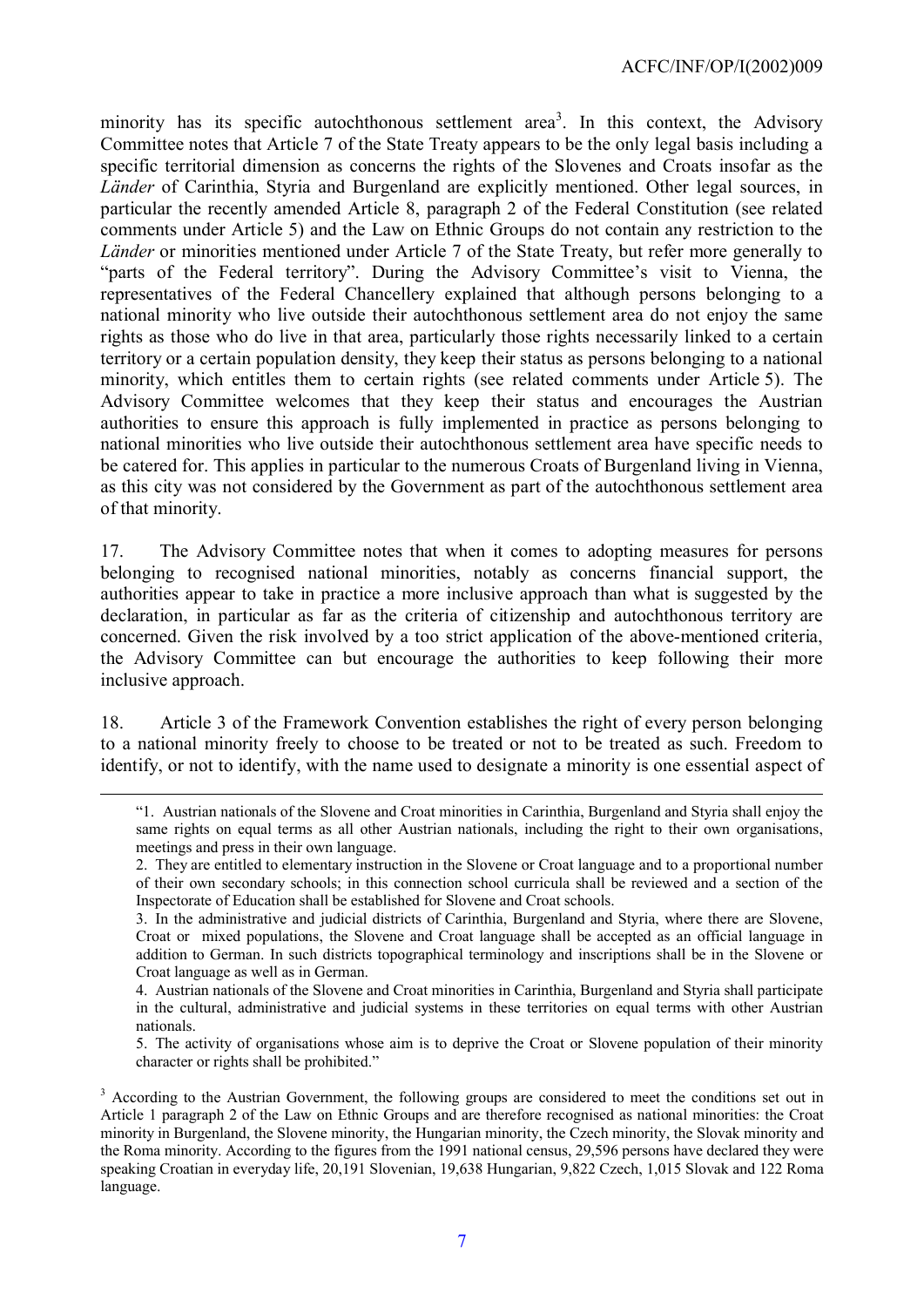this right. At the time of the census organised in 2001, the question about the language spoken in everyday life made a distinction for the first time between "Croatian" and "Burgenland Croatian". The Advisory Committee notes that opinions differ among the various representatives of the Croat minority in Burgenland as to the justification of this distinction, some fearing that it might be a source of division which could weaken the position of this community as a whole. The Advisory Committee considers it important that the Austrian authorities continue with other representatives of the Croat minority the dialogue already initiated with the Advisory Council for the Burgenland Croat minority concerning the relevance of this distinction and whether it should be maintained.

19. In addition to the groups identified by the Austrian authorities as being covered by the Framework Convention, in their reply to the questionnaire and during meetings with the Advisory Committee, the Austrian authorities reported the existence of other groups, including non-citizens, whom they do not consider to be covered by the Framework Convention, *inter alia* because they have not inhabited the country for sufficient time. One such group is the Polish community, some representatives of which expressed interest in the possibility of protection under the Law on Ethnic Groups. After investigating the circumstances that led to the constitution and continuing presence of a Polish community in Austria, the Federal authorities considered such a protection not to be appropriate. They subsequently communicated this decision to the persons concerned, who do not appear to have responded so far. The Advisory Committee nevertheless encourages the Austrian authorities to continue to examine this issue in consultation with the representatives of the Polish community.

20. As concerns the situation of other groups as well as the one of the Polish group, the Advisory Committee is of the opinion that it would be possible to consider the inclusion of persons belonging to these groups, including non-citizens as appropriate, in the application of the Framework Convention on an article-by-article basis, and takes the view that the Austrian authorities should consider this issue in consultation with those concerned at some appropriate time in the future (see related comments under Article 6, paragraph 35).

### **Article 4**

 $\overline{a}$ 

21. The Advisory Committee notes that the principles of equality and non-discrimination are guaranteed in particular by Article 7, paragraph 1 of the Federal Constitution and by Article 1, paragraph 1 of the Federal Constitutional Law implementing the International Convention on the Elimination of All Forms of Racial Discrimination. Furthermore, the Austrian criminal Code punishes insult, denigration and incitement to public agitation or acts of hostility against a church or a group distinguished by the fact that it belongs to a church, a religious community, a race, a nation, an ethnic group or a State. There are also specific provisions on racial discrimination in civil law and labour law. In its second report on Austria ECRI however noted that civil and administrative law provisions in Austria did not suffice to effectively combat discrimination in a number of important areas, such as employment and housing  $\frac{4}{1}$  $\frac{4}{1}$  $\frac{4}{1}$ . In this context, the Advisory Committee welcomes the fact that in their reply to its questionnaire the Austrian authorities report that transposing Council Directive 2000/43/EC of 29 June 2000 implementing the principle of equal treatment between persons irrespective of racial or ethnic origin is currently one of their concerns, and notes that the introduction of anti-discrimination legislation is being examined. The Advisory Committee expresses the hope that the work under

<span id="page-7-0"></span><sup>&</sup>lt;sup>4</sup> See second report on Austria of the European Commission against Racism and Intolerance (ECRI), adopted on 16 June 2000, paragraph 9.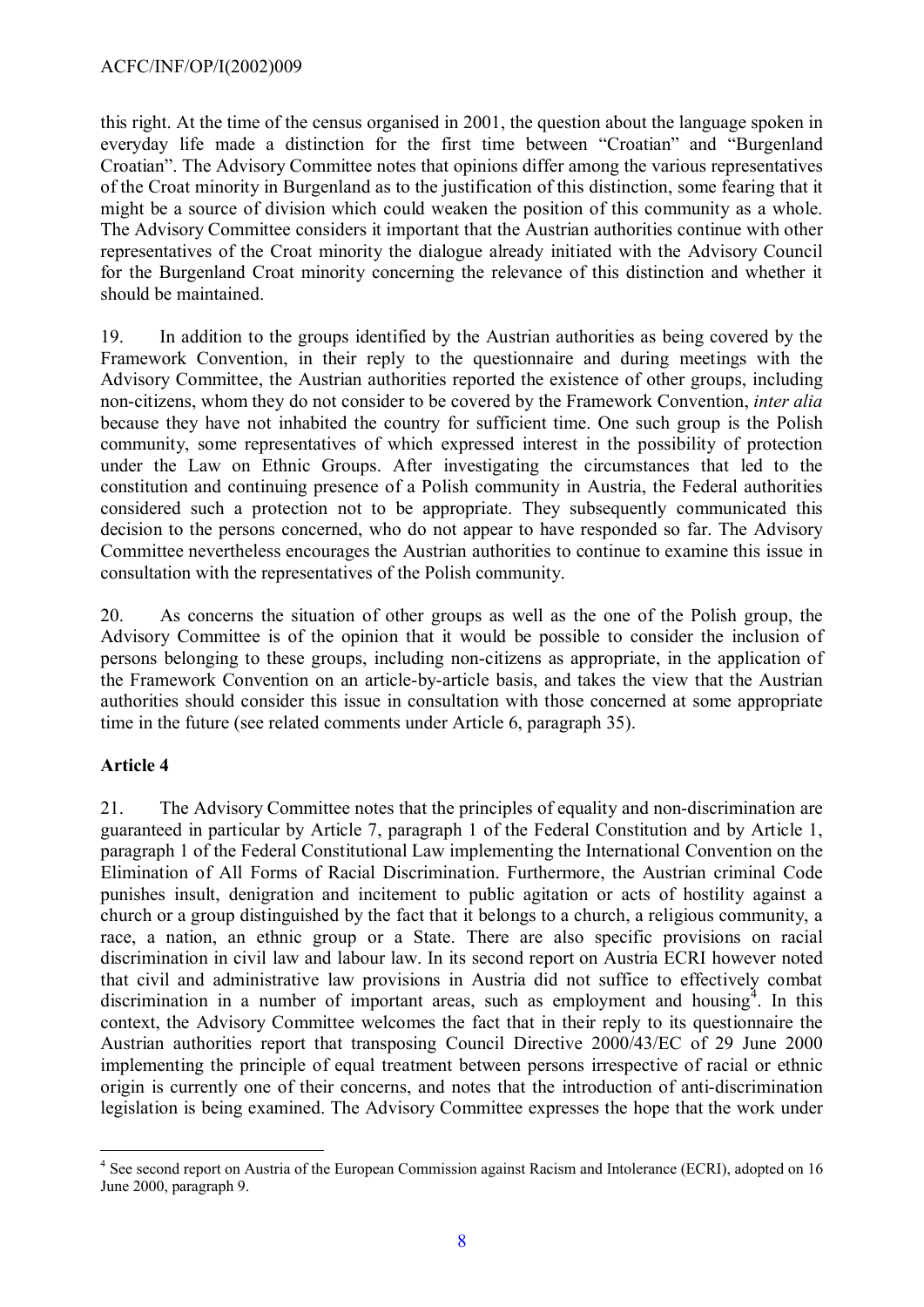way will give rise to a major public debate on the elimination of all forms of discrimination – both by public authorities and private entities – will be successfully completed in the near future and that it will lead to the adoption of further measures to combat discrimination.

22. The Advisory Committee notes that the State Report reveals discrepancies – sometimes large ones – between the official (1991 census) statistics on the number of persons belonging to national minorities in Austria and the estimations of the national minorities themselves. The Advisory Committee is concerned that such large discrepancies can seriously hamper the ability of the state to target, implement and monitor measures to ensure the full and effective equality of persons belonging to national minorities. At the time of the adoption of the current opinion, the results of the 2001 national census had not been published. The Advisory Committee shares the view expressed by the Austrian authorities in the State Report that the answers to the census question on the language spoken in everyday life are only one of several indicators of the number of persons belonging to a national minority. It would therefore not be appropriate to rely exclusively on the results of the 2001 census, particularly concerning the threshold required for topographical indications in minority languages (see related comments under Article 11). The Advisory Committee is therefore of the opinion that, on condition that the principles identified in Committee of Ministers Recommendation (97) 18 concerning the protection of personal data collected and processed for statistical purposes are respected, the Government should try to identify further ways and means of obtaining reliable statistical data on national minorities broken down by age, gender, or geographical differentials. Without such data it is very difficult for the Austrian authorities to operate effectively and for the international monitoring bodies to ascertain whether Austria meets its obligations under the Framework Convention.

23. In spite of the measures adopted to promote equality, the Advisory Committee notes the existence of considerable socio-economic differences between many Roma and the rest of the population. The Roma seem particularly socially underprivileged in the fields of employment and housing. The Advisory Committee is of the opinion that the adoption of further measures in these particular fields should be coupled with improvements in education (see related comments under Article 6, paragraphs 31-32, Article 12 and Article 14). It notes that the Austrian authorities apply the provisions of the Law on Ethnic Groups in an inclusive manner, with the result that Roma not belonging to the autochthonous Austrian Roma minority can also enjoy the benefits of support measures financed by the Government, and in particular additional educational measures. Finally, the Advisory Committee stresses that when special measures are implemented, particular attention should be given to Roma women.

### **Article 5**

24. The Advisory Committee welcomes the entry into force on 1 August 2000 of the new Article 8, paragraph 2 of the Federal Constitution, containing a programme-type provision listing objectives for the State authorities in respect of national minorities

("*Staatszielbestimmung"*) [5](#page-8-0) , and expects all authorities to draw inspiration from it in their work. The Advisory Committee notes that financial support to national minorities in Austria is the responsibility of the Federal State. Every year the Federal Chancellery distributes subsidies which are shared out among the national minorities in principle with the agreement of their Advisory Councils for national minorities. The Advisory Committee notes that the Austrian

<span id="page-8-0"></span> $\overline{a}$ <sup>5</sup> Article 8, paragraph 2, of the Federal Constitution reads as follows:

<sup>&</sup>quot;The Republic (Federation, States and Local Communities) recognises its traditional linguistic and cultural plurality which is reflected in its autochthonous ethnic groups. Language and culture, existence and preservation of these ethnic groups must be respected, secured and promoted".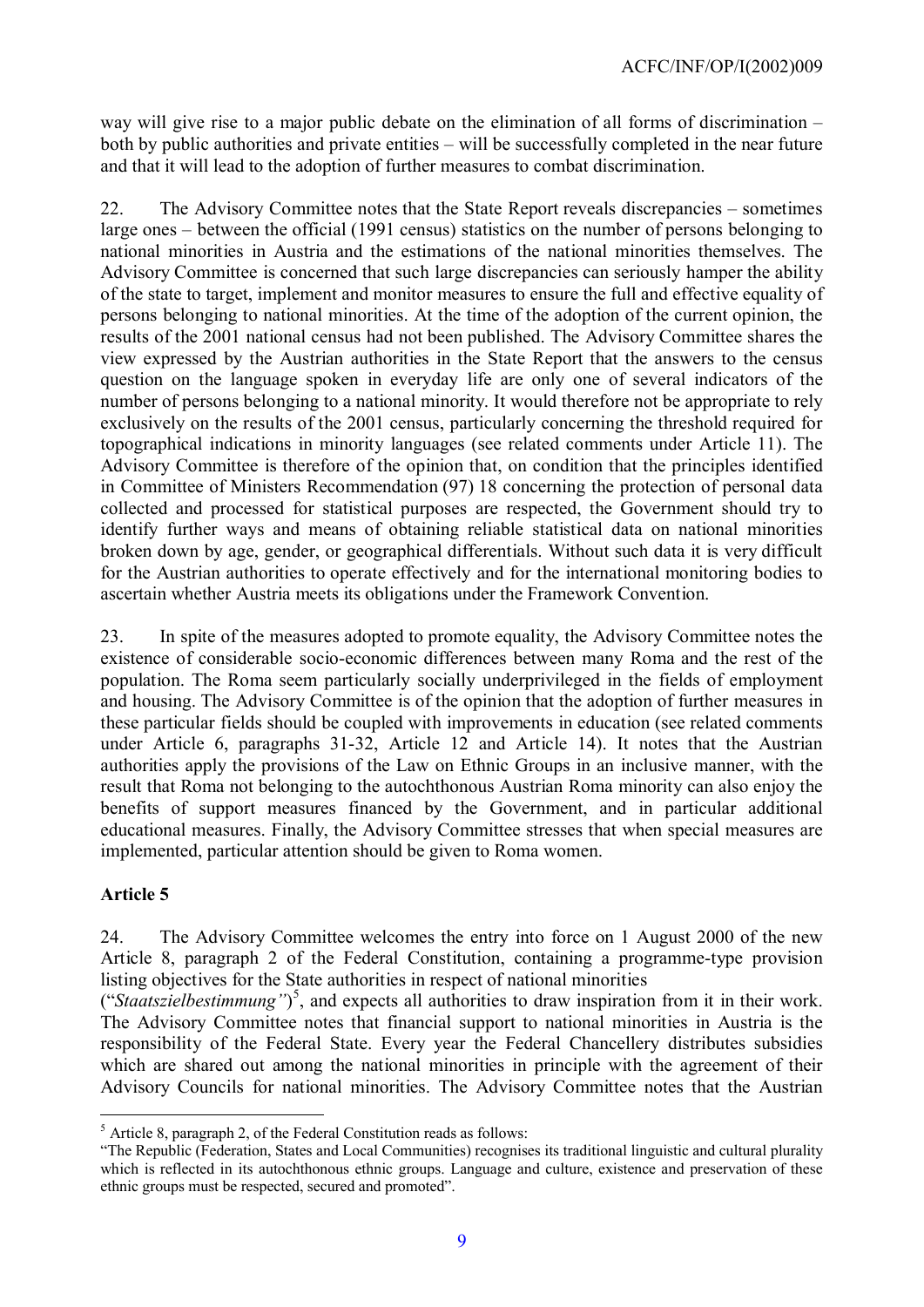#### ACFC/INF/OP/I(2002)009

authorities provide support for some cultural activities in favour of the Burgenland Croats living in Vienna. More generally, the Advisory Committee recalls that financial support measures should not be restricted to the autochthonous settlement areas inhabited by persons belonging to national minorities.

25. While aware that the significant reduction in Federal subsidies in 2000 and 2001 compared with 1998/99 is largely accounted for by the ending of the large financial contributions earmarked solely for the launching of new activities in the electronic media field, the Advisory Committee hopes that the Federal State's contributions will not be further reduced in future. It welcomes the fact that the proportions in which the subsidies are shared between the national minorities are approved by the national minorities' Advisory Councils, but notes that the system lacks clarity, as pointed out by the Hungarian minority. The Advisory Committee therefore encourages the Austrian authorities to elaborate criteria for a more transparent distribution of financial support for national minority cultural activities, and recommends that they make sure that all requests for financial support made by the different organisations representing persons belonging to national minorities are given careful consideration.

26. The Czech and Slovak minorities, who are located mainly in Vienna and are relatively few in number, have serious difficulties preserving and developing their cultural and linguistic heritage. It is therefore essential that the authorities adopt further measures to enable these minorities to preserve their identities, particularly in education (see related comments under Article 13).

27. According to Article 7 of the State Treaty as interpreted by the Austrian authorities, the Slovenes of Styria in principle enjoy the same rights as the Slovenes of Carinthia, which means, in particular that the Slovene organisations active in Styria receive financial support from the Federal Government. The Advisory Committee welcomes this approach, which extends the rights of the Slovenes of Styria. The Advisory Committee notes with concern, however, that the Styrian authorities acknowledge that the Slovene language is traditionally used in the south of Styria, but seem to consider that the Slovene speakers in that region do not wish to organise themselves as a group and that many of them are not autochthonous Slovenes. As a result, the Styrian authorities take only modest steps to support the Slovenes, although it is true that some effort has been made in the educational field (see related comments under Article 14). The Advisory Committee is of the opinion that considerably more determined measures on the part of the competent authorities to support the Slovenes of Styria are required in order to help this small community to preserve its identity.

### **Article 6**

28. In the light of the various submissions made to it during its visit to Austria and the information at its disposal, the Advisory Committee is of the opinion that persons belonging to the Croat, Slovene, Hungarian, Czech and Slovak minorities generally live in harmony with the rest of the population and that relations between them are characterised by tolerance.

29. The Advisory Committee acknowledges that an atmosphere of increasing tolerance has gradually developed in Carinthia since the 1972 dispute over place names on signposts, and notes with satisfaction that the results of several studies reveal that coexistence between persons belonging to the majority and persons belonging to the Slovene minority has grown more harmonious. The Advisory Committee therefore expresses its deep concern at the recent statements by the Governor ("*Landeshauptmann*") of Carinthia, declaring his blunt refusal to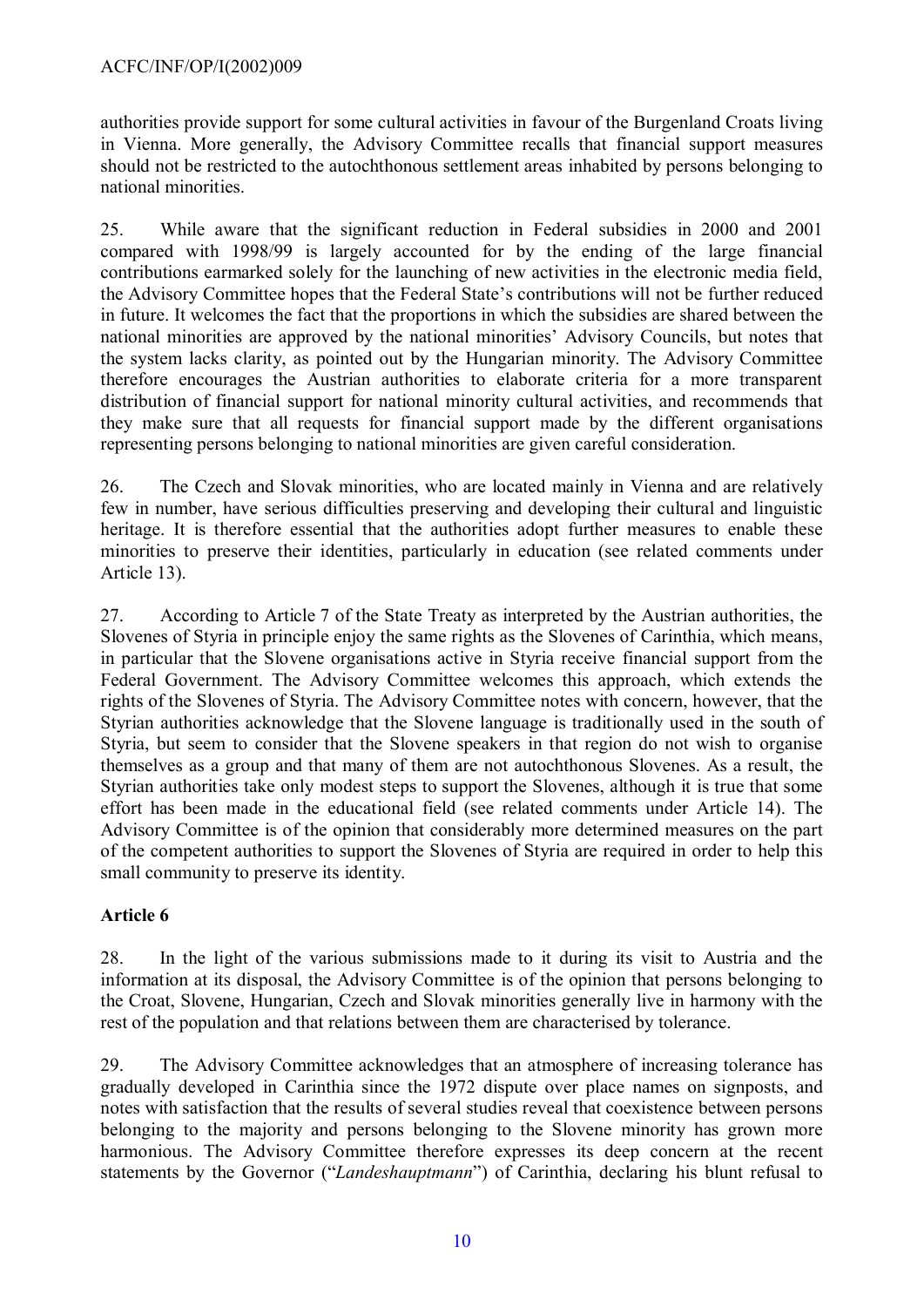accept and implement the Constitutional Court's ruling of 13 December 2001 on place name signposting (G 213/01, V 62, 63/01) (see related comments under Article 11). In connection with this ruling, there were also threats to reduce the subsidies granted to the Slovene minority, particularly in the media and education fields. In this context, the possibility of organising a referendum in Carinthia on the place name issue was also mentioned, which might increase tensions. In view of the foregoing, it is essential that the authorities do their utmost at all levels to consolidate the above-mentioned atmosphere of tolerance.

30. In the Advisory Committee's opinion such attitudes not only raise problems in respect of the rule of law and the separation of powers but also constitute a serious threat to tolerance, intercultural dialogue and mutual respect and understanding, ie to the values enshrined in Article 6 of the Framework Convention. The implementation of these measures could lead to a situation that would not be compatible with the Framework Convention. The Advisory Committee notes with satisfaction that the reactions of the Federal authorities following the Constitutional Court's ruling of 13 December 2001 (G 213/01, V 62, 63/01) were much more measured and the Advisory Committee calls on the Federal authorities to reiterate them with force.

31. Concerning the Roma minority, the Advisory Committee notes that since the tragic events of 1995, when four Roma were murdered in Oberwart (Burgenland), the authorities have made significant efforts to improve the situation of this minority and counter the negative reactions against them. Particular mention should be made of the measures taken in favour of the Roma living in the *Land* of Burgenland, where notable progress has been made in terms of integration and tolerance. The Advisory Committee notes, however, that representatives of the Roma minority still report certain attitudes of rejection or hostility among the population, particularly against Roma who recently arrived in Austria. To remedy this the Advisory Committee considers that the authorities should continue their efforts to raise awareness of Roma culture in numerous fields, particularly in education (see related comments under Article 4, paragraph 23).

32. In the field of media the Advisory Committee notes that certain widely read newspapers continue, when reporting on subjects concerning immigration and asylum, to adopt an approach which contributes to the feelings of hostility and rejection against immigrants, refugees and asylum seekers, adding to the negative atmosphere that prevails in respect of these people<sup>[6](#page-10-0)</sup>. It is to be deplored that news is sometimes presented in such a way as to strengthen the stereotypes associated with Roma. The Advisory Committee recalls that the personal scope of Article 6 of the Framework Convention is wide and that it includes asylum seekers and persons belonging to other groups that have not been traditionally residing in the country concerned. The Advisory Committee invites the Austrian authorities, in the spirit of the principles set out in Committee of Ministers Recommendation No. (97) 21 on the media and promotion of a culture of tolerance, to pursue their efforts to impress on the media, without encroaching on their editorial independence, the need to report fairly on minorities.

33. The Advisory Committee notes the persistence of certain manifestations of anti-Semitism in Austria, such as circulation of anti-Semitic material and desecration of cemeteries. The Advisory Committee therefore stresses the need for the authorities to continue to combat all forms of anti-Semitism in Austria most firmly. In view of the concern expressed by other international bodies as regards the use of xenophobic discourse in the Austrian political arena,

 $\overline{a}$ 

<span id="page-10-0"></span><sup>&</sup>lt;sup>6</sup> See second report on Austria of the European Commission against Racism and Intolerance (ECRI), adopted on 16 June 2000, paragraphs 21 and 33.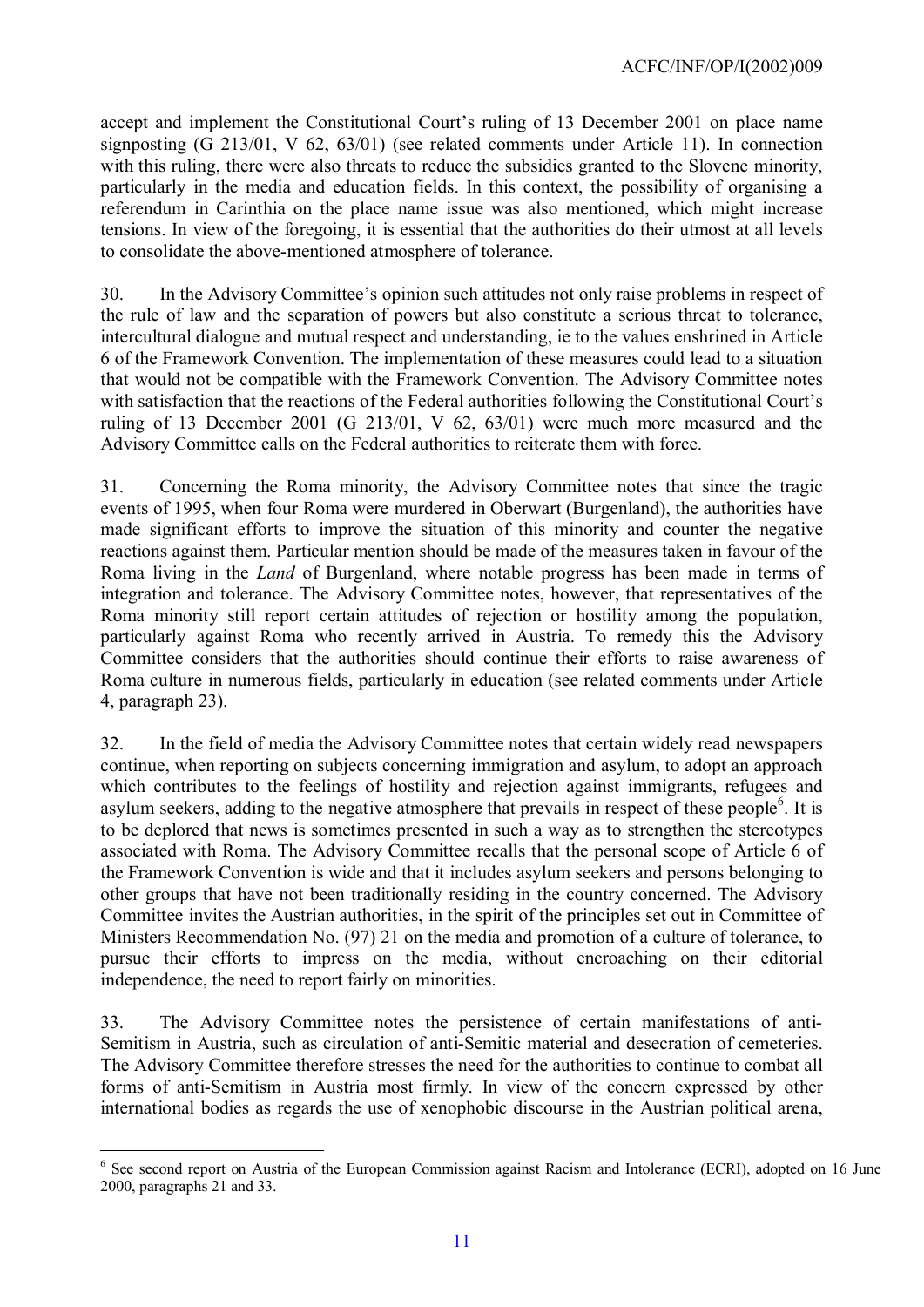the Advisory Committee is of the opinion that the authorities should continue to make all possible efforts to fight against the exploitation of xenophobic and intolerant feelings in politics<sup>[7](#page-11-0)</sup>.

34. Different sources report discriminatory practices in the employment field, particularly in recruitment, salary scales and working conditions. These practices mainly affect non-citizens but also Austrian citizens of immigrant background. In this respect the Advisory Committee refers to its remarks concerning the need to complete the legislative framework against all forms of discrimination (see related comments under Article 4).

35. The Advisory Committee notes that the proportion of non-citizens - including migrant workers - in the total population of Austria is significant<sup>[8](#page-11-1)</sup>. In their reply to the questionnaire the Austrian authorities state that about 10% of schoolchildren in Austria do not have German as their mother tongue. They add that the main problem facing migrant workers is the lack of social housing and information on how to apply for financial assistance in this respect. The Advisory Committee welcomes the measures taken by the authorities in favour of the integration of immigrant and refugee children in schools, particularly the promotion of mother tongue learning and inter-cultural teaching, and generally encourages them to step up these measures. In the Advisory Committee's opinion it is important that the authorities step up their integration policy and mobilise the requisite resources to implement the necessary measures in favour of equality of opportunity for immigrants in education and the promotion of language learning, which are essential in order to effectively combat racism, xenophobia and discrimination. Furthermore, as the lack of citizenship can be a real obstacle to the integration of non-citizens and their participation in political life, the Advisory Committee considers that the Austrian authorities should make sure that the legislation on citizenship is applied fairly and in a non-discriminatory manner to all applicants (see related comments under Article 3, paragraph 20).

# **Article 7**

36. Based on the information currently at its disposal, the Advisory Committee considers that implementation of this article does not give rise to any specific observations.

### **Article 8**

37. Based on the information currently at its disposal, the Advisory Committee considers that implementation of this article does not give rise to any specific observations.

### **Article 9**

 $\overline{a}$ 

38. In the field of print media, the Advisory Committee notes that although they do not have their own daily newspapers, national minority organisations publish five weeklies. The Advisory Committee welcomes the fact that, by virtue of a clause in Article 2 paragraph 2 of the 1985 Law on Press Subsidies, exempting periodicals published by national minorities from the obligation to sell at least 5,000 copies and employ two full-time journalists, the five weekly publications in question receive subsidies under the general press and journalism support plan.

<span id="page-11-0"></span> $<sup>7</sup>$  See in this context second report on Austria of the European Commission against Racism and Intolerance (ECRI),</sup> adopted on 16 June 2000, paragraphs 35 to 38.

<span id="page-11-1"></span> $8$  According to official statistics, there were 761,400 foreigners residing in Austria on 31 December 2000, out of which the largest groups are formed by 341,900 citizens from former Yugoslavia and 134,200 Turkish citizens.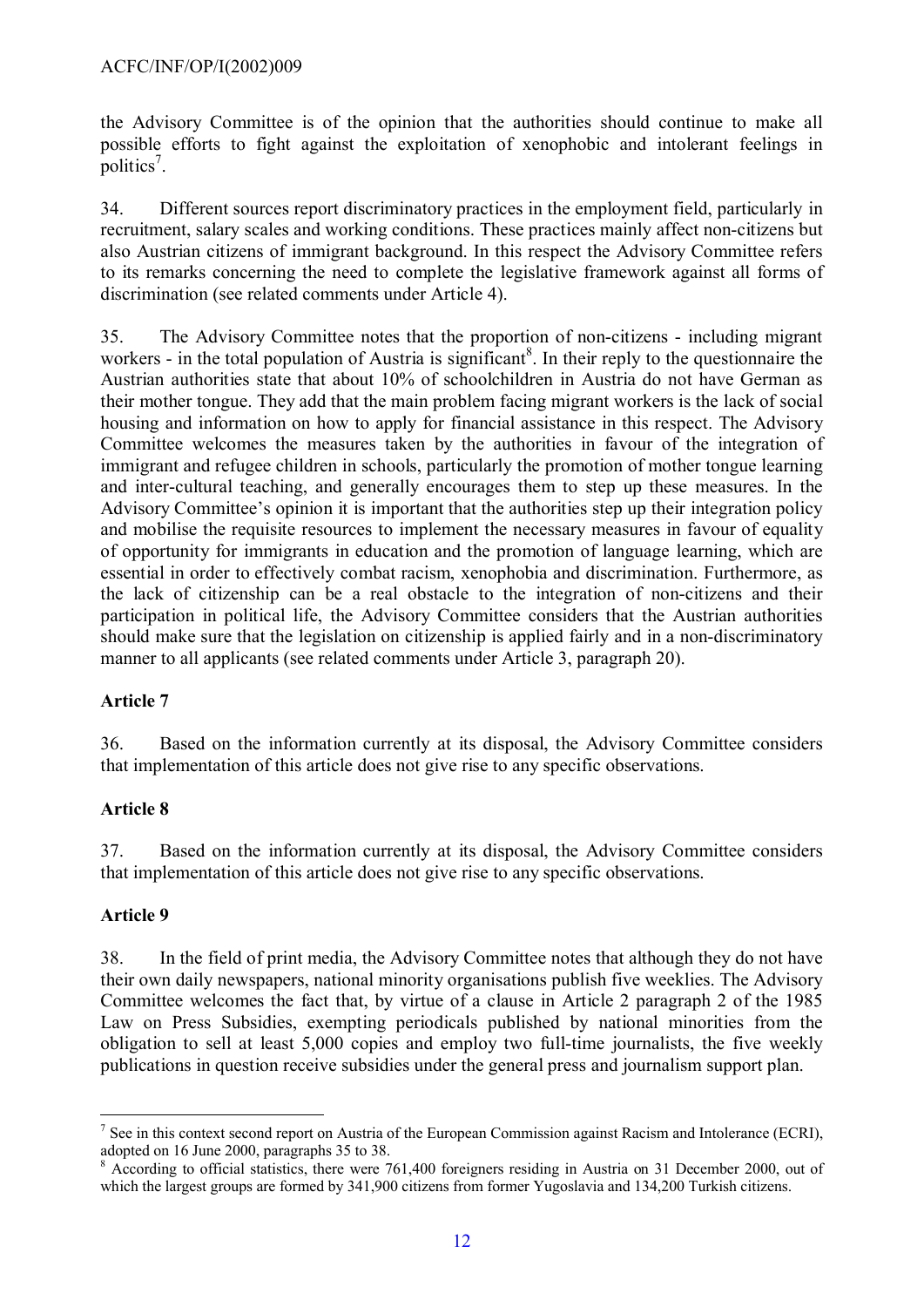39. In radio and television broadcasting, an amendment to the Federal Broadcasting Act entered into force on 1 January 2002. Article 5, paragraph 1 of the new Act henceforth requires the Austrian Broadcasting Corporation (ORF) to broadcast a reasonable proportion of programmes in the languages of the national minorities represented in the Advisory Councils for national minorities, the air time devoted to these programmes being determined annually following consultation with the Public Audience Council. While noting that certain representatives of national minorities regret that this provision does not clearly specify the minimum amount of air time to be devoted to these programmes, the Advisory Committee welcomes the possibilities opened up by the new Act and notes that emphasis should now be placed on its implementation. It also notes with satisfaction that Article 28, paragraph 4 of the new Federal Broadcasting Act provides for a representative of the national minorities to sit on the viewers' and listeners' Council, one of whose tasks is to decide what proportion of air time is devoted to national minorities.

40. The Advisory Committee notes that since 1998 the Austrian Federal authorities have allocated substantial funding to the launching of radio programmes for national minorities. The final instalment of this aid was allocated in 2000. As the Government points out, the amendment of the Federal Broadcasting Act should encourage co-operation between the ORF and private producers, which will open up new prospects for private radio stations. In view of the sudden cut in financial aid compared with the sums distributed in recent years, the Austrian authorities should be particularly careful that the transition between the old and new arrangements for financing radio broadcasting does not jeopardize the existing programmes.

41. The Advisory Committee notes that the Slovenes of Carinthia enjoy a weekly 30-minute programme on public service television, as do the Croats of Burgenland, and that these programmes are generally considered of high quality. The Hungarians of Burgenland only enjoy a 30-minute programme on public service television four times a year. The other national minorities have no programmes aimed specifically at them, although there is a general weekly news programme about immigrants and national minorities in Austria. The Advisory Committee notes that there is a real interest among the national minorities in developing television and radio programmes. This interest is most apparent in persons belonging to national minorities living in Vienna, particularly the Czechs, Slovaks and Hungarians, for whom there are at present very few programmes if any. The Advisory Committee considers that the authorities should try to meet these expectations.

42. The Advisory Committee welcomes the fact that since the new Broadcasting Act came into force the principle of more programmes in the near future for the Croats of Burgenland has been agreed and the Czechs, Slovaks, Hungarians and Roma are now entitled, in Vienna, to have programmes financed or produced by the ORF. However, the Advisory Committee is aware of the alleged difficulties for the ORF to find partners capable of producing such programmes and realises that it will take time to expand the existing supply.

43. The Advisory Committee notes that there are at present no radio or television programmes financed by the ORF for the Slovenes of Styria. For technical reasons the Slovenes of Styria cannot receive the programmes produced in Carinthia. The Advisory Committee considers that the Austrian authorities, in consultation with those concerned, should seek to cater better for the needs of the Slovenes of Styria in the media field.

**Article 10**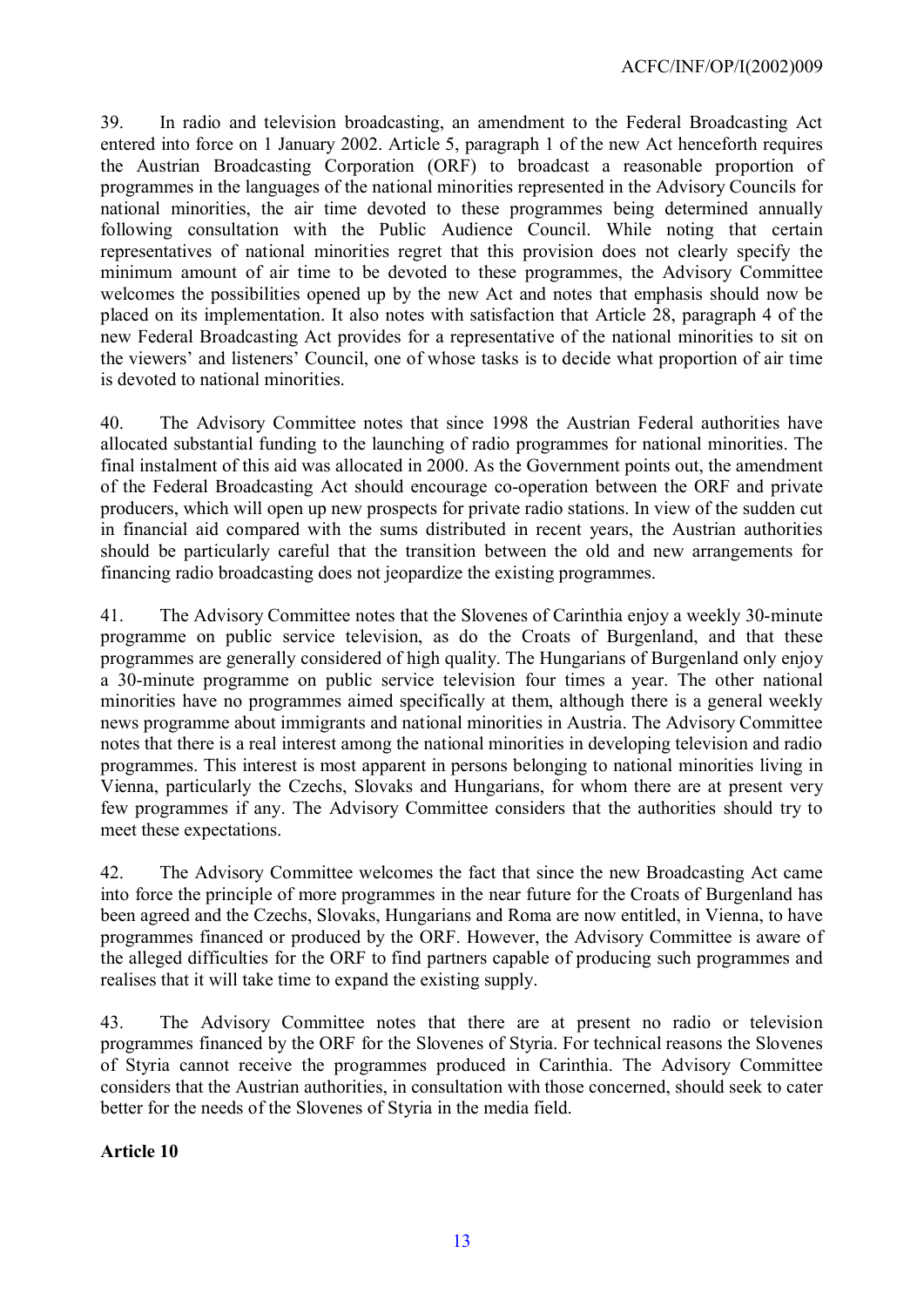### ACFC/INF/OP/I(2002)009

44. The Advisory Committee notes that, according to the first sentence of Article 7, paragraph 3 of the State Treaty and the implementing regulations for Section 2 of the Law on Ethnic Groups, the Croatian, Slovenian and Hungarian languages may be used in relations with the administrative authorities. These languages therefore have official language status alongside German in all the districts and municipalities of the *Länder* of Burgenland and Carinthia where their use is permitted. In its case law related to Article 7, paragraph 3, first sentence of the State Treaty, the Constitutional Court recognises the existence of an "administrative and judicial district where there are mixed populations" when persons belonging to a given national minority represent at least 10% of the population.

45. The Advisory Committee therefore welcomes the Constitutional Court's ruling of 4 October 2000 (V 91/99) in which it ruled that a Carinthian municipality with 10.4% Slovene speakers should be considered an "administrative district with mixed populations" within the meaning of article 7, paragraph 3 of the State Treaty, implying that Slovenian is recognised as an official language, thus enabling its use in official dealings. Although it is aware of the fact that, in many Carinthian municipalities where Slovenes form more than 10% of the population, the persons belonging to this minority very rarely avail themselves of their right to use their language in official dealings, the Advisory Committee nevertheless considers that the regional and local authorities should do their utmost to implement the Constitutional Court's ruling of 4 October 2000 (V 91/99) fully, including through the adoption of new statutory provisions where necessary.

46. As regards the Hungarian minority, the Advisory Committee welcomes the entry into force, on 1 October 2000, of the order on the use of Hungarian as an official language in Burgenland. As this is a recent measure, the authorities will have to make an effort to reply in Hungarian to requests that are submitted to them in Hungarian so as to promote the use of this language in official dealings.

# **Article 11**

47. The Advisory Committee notes that, under the second sentence of Article 7, paragraph 3 of the State Treaty, topographical terminology and inscriptions in autochthonous settlement areas of the Slovene and Croat minorities must be displayed in the minority language and in German. In application of this provision, Article 2, paragraph 1, item 2 of the Law on Ethnic Groups, which also applies to other national minorities, provides that the areas in which topographical indications must be bilingual because the population includes a considerable proportion of persons belonging to a national minority (one quarter) shall be defined by means of orders. Orders of this type have been issued with respect to the Croat, Slovene and Hungarian minorities: they list the areas in which bilingual topographical indications must be displayed and establish the names of these areas in the minority language concerned.

48. The Advisory Committee notes that, in its ruling of 13 December 2001 (G 213/01, V 62, 63/01), the Constitutional Court ruled that the reference in Article 2, paragraph 1, item 2 of the Law on Ethnic Groups to a minimum threshold of 25% for entitlement to the display of topographical indications in minority languages, runs contrary to the second sentence of Article 7, paragraph 3 of the State Treaty and is hence unconstitutional. In this case, which related to a Carinthian municipality with a Slovene minority, the Constitutional Court ruled that if a national minority formed more than 10% of the total population in an area over a long period, this was sufficient to entitle the inhabitants to the display of bilingual topographical indications. The Constitutional Court has given the Federal Parliament until 31 December 2002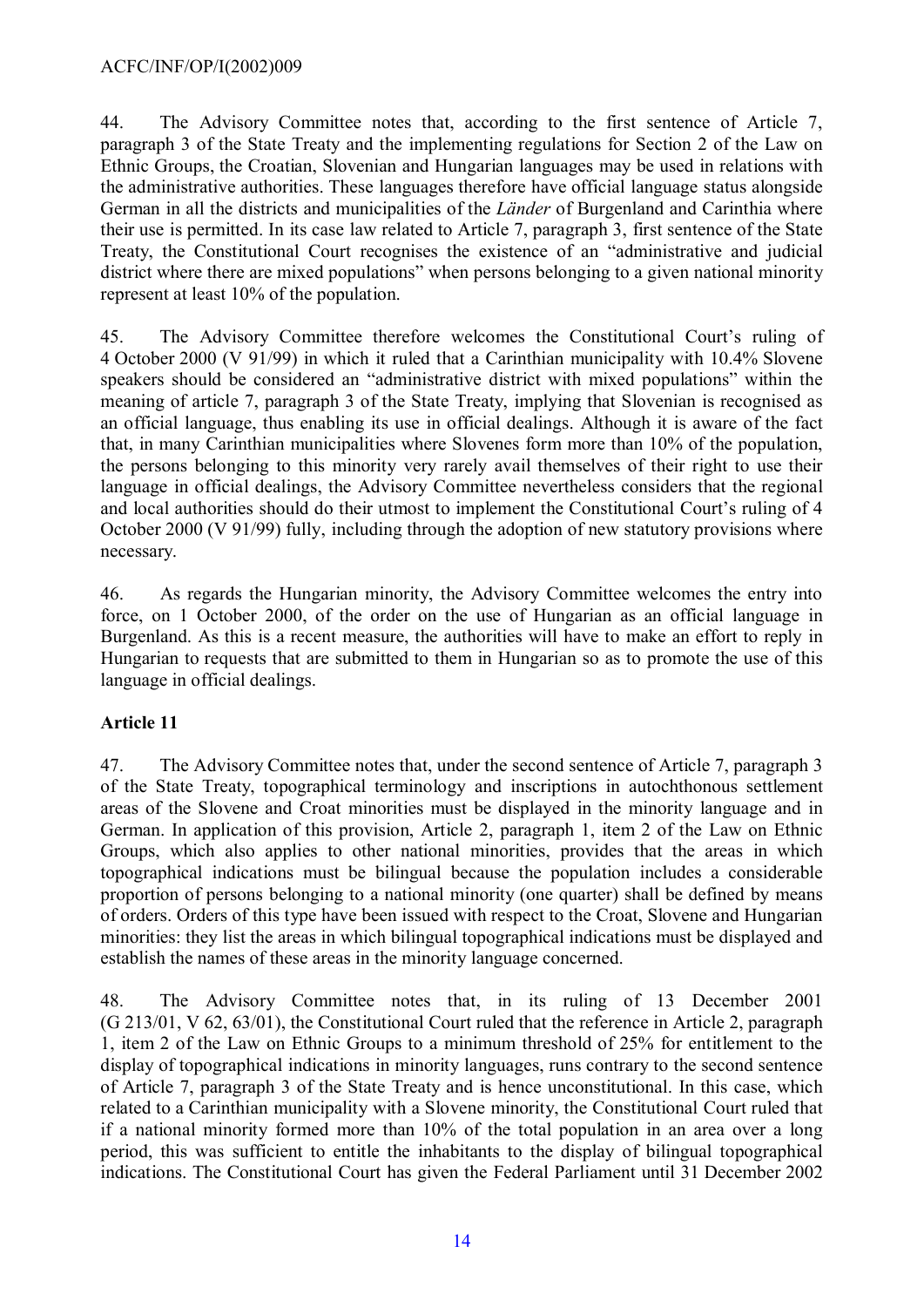to bring the Law on Ethnic Groups into line with the second sentence of Article 7, paragraph 3 of the State Treaty. The aforementioned implementing orders will also have to be amended by this date.

49. The Advisory Committee notes that Article 11, paragraph 3 of the Framework Convention states that provision must be made for topographical indications to be displayed in minority languages in areas traditionally inhabited by "substantial numbers of persons belonging to a national minority", but it does not set a minimum percentage. The relatively flexible wording of this provision stemmed from a desire to be able to take due account of the specific circumstances prevailing in the various State Parties, which may well warrant different rules and regulations, particularly as regards percentages. At the same time, it emerges from the explanatory report relating to Article 11, paragraph 3 of the Framework Convention that the legally binding nature of existing agreements on the subject remains unaffected. The second sentence of Article 7, paragraph 3 of the State Treaty precisely constitutes such an international agreement.

50. The Advisory Committee particularly welcomes the Austrian Constitutional Court's interpretation of the second sentence of Article 7, paragraph 3 of the State Treaty as regards the threshold required for topographical indications to be displayed in minority languages. This interpretation, which is entirely in keeping with Article 11, paragraph 3 of the Framework Convention, represents a major improvement in the rights of persons belonging to national minorities. The Advisory Committee considers it important that this ruling, which comes from the highest Court of the State which deals with constitutional issues, be respected and implemented by the various authorities concerned at all levels. In this context, the extremely negative reaction of the Governor of Carinthia gives rise to deep concern (see related comments under Article 6).

51. The Advisory Committee welcomes the Federal Government's plan to hold a "consensus conference" in spring 2002, bringing together representatives of the Federal authorities, the *Land* of Carinthia and the Slovene minority to discuss the implications of the Constitutional Court ruling of 13 December 2001 (G 213/01, V 62, 63/01), with a view to identifying solutions that could be accepted as widely as possible relating to topographical indications in Slovenian language. The Advisory Committee notes that it is essential to consult the Slovene minority on this matter because, as it emerges from the wording of Article 11, paragraph 3 of the Framework Convention, the existence of a sufficient demand by the minority concerned is an element that has to be considered.

52. The Advisory Committee notes that the Constitutional Court's ruling of 13 December 2001 (G 213/01, V 62, 63/01) will have an impact on all national minorities and not just the Slovenes of Carinthia. In this connection, it welcomes the very positive reactions of the authorities of Burgenland, which have stated that they would be willing to put up new signs in municipalities where national minorities represent more than 10% of the population, which should be the case of the Croats and Hungarians.

53. The Advisory Committee would point out that, when the Austrian authorities use percentages as the basis for establishing whether national minorities are entitled to bilingual topographical indications, they should not rely exclusively on figures taken from the latest census. Since Article 11, paragraph 3 of the Framework Convention refers to areas which have been "traditionally inhabited" by substantial numbers of persons belonging to a national minority, the demographic structure of the area in question should be considered over a longer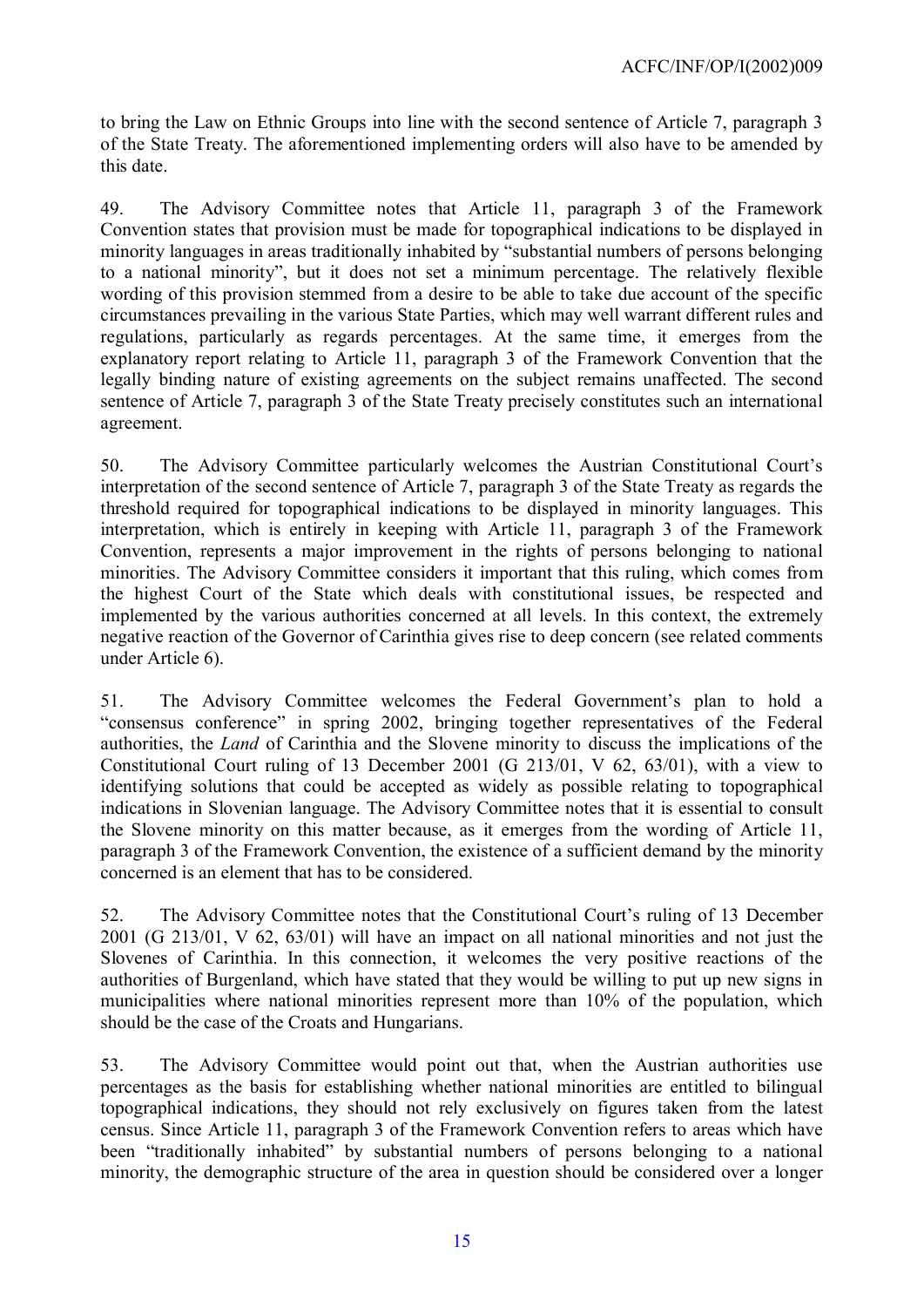period. Moreover, the Advisory Committee recalls that, *inter alia* in view of the questions put during censuses, these can only be regarded as one of the indicators of a national minority's size (see related comments under Article 4). In this connection, the Advisory Committee notes that in Austria, only the question of what language is spoken in everyday life is considered to be of relevance, but this approach does not necessarily cover all persons belonging to a national minority, particularly those who use German more than their minority language.

# **Article 12**

54. The Advisory Committee notes that in Burgenland and Carinthia, the system of bilingual primary schools is a means to meet the requirements of Article 12 of the Framework Convention, one of the aims of which is to facilitate contacts among students and teachers of different communities. It is to be welcomed that these schools are becoming increasingly popular among parents, and that they are also attended by large numbers of pupils belonging to the majority population.

55. Regarding the preparation of textbooks, it seems that there is still a major shortage of books in Burgenland Croatian, and the Advisory Committee can only encourage the Federal and regional authorities to continue to support efforts to prepare and publish such textbooks in cooperation with Burgenland's Croat associations. More generally, the Advisory Committee considers that the authorities should make sure the needs in the field of textbooks for persons belonging to the various national minorities are met.

56. The Advisory Committee notes that the culture and language of national minorities are broadly disseminated in some of the autochthonous settlement areas of national minorities, mainly Burgenland and Carinthia, but that much remains to be done in other autochthonous settlement areas such as in Styria or Vienna. The Advisory Committee expresses the wish that the authorities will continue their efforts to increase the multicultural and multi-ethnic components of school curricula, particularly outside autochthonous settlement areas of national minorities.

57. The Advisory Committee welcomes the fact that, as a result of the determined efforts of the authorities in recent years, there are no longer any Roma attending special schools for mentally disabled children in the main autochthonous settlement area of this minority in Burgenland. It is of the opinion that other regions could draw inspiration from this achievement. The Advisory Committee notes that, for many Roma who have arrived in Austria more recently and live outside Burgenland, there is still a major need for additional educational measures. It considers therefore that the authorities should step up their support activities in this field so as to promote genuine equality of opportunities in access to education at all levels (see related comments under Article 4).

# **Article 13**

58. The Advisory Committee notes that, although in principle the education system for national minorities forms part of the general state education system, the Czech minority and Slovak minority are in a specific situation. Indeed the only school providing a full course of bilingual education for these two minorities from kindergarten to upper secondary level is the Komensky school in Vienna, which is a private establishment.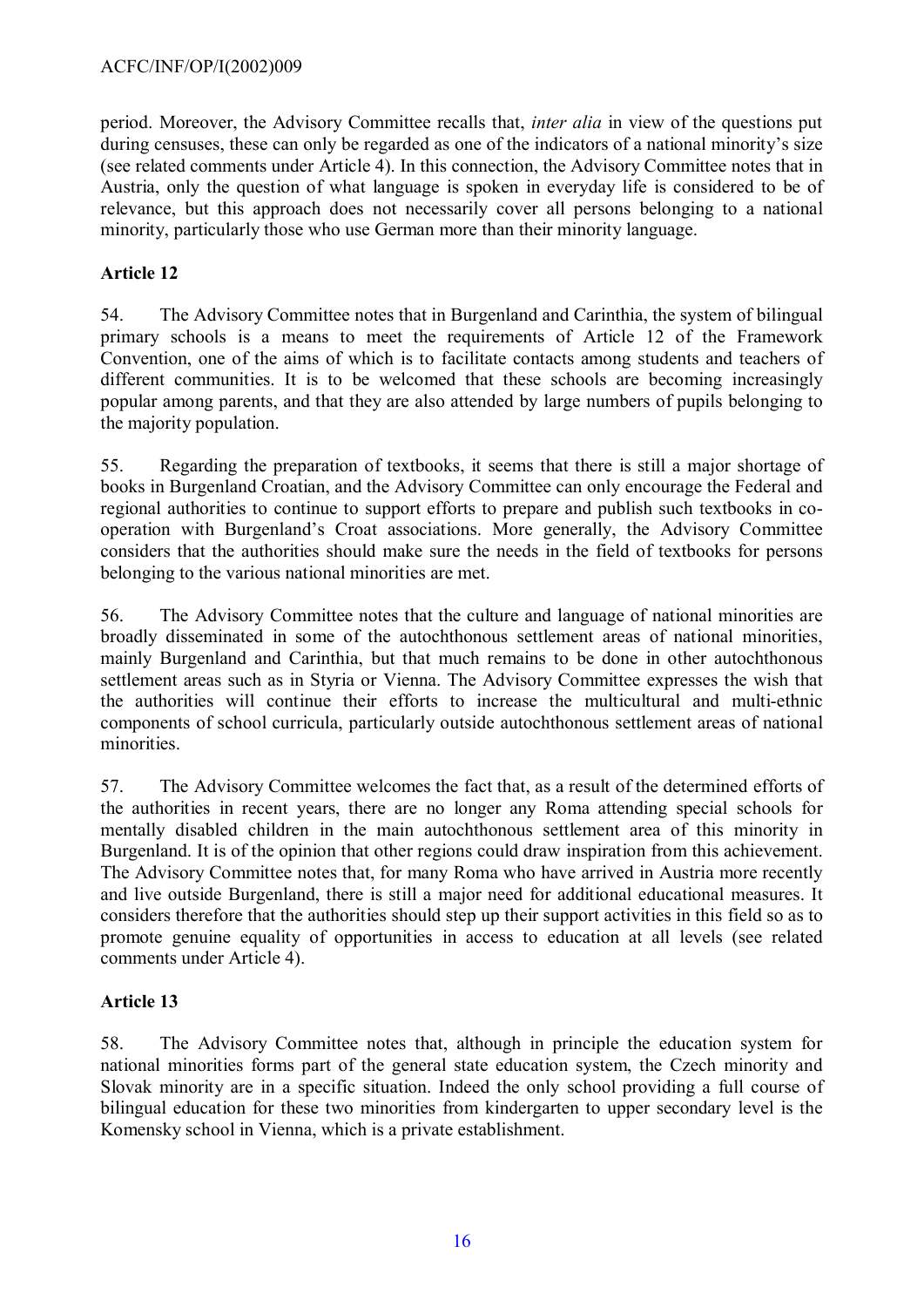59. The Advisory Committee welcomes the fact that the Austrian authorities cover the costs of the teaching staff at the Komensky school on a contractual basis, although the Private School Act does not place them under any obligation to do so. Nonetheless, the Czech and Slovak minorities have drawn the Advisory Committee's attention to the growing difficulties that they have in covering the ordinary operating costs of the school on their own. The Advisory Committee therefore urges the Austrian authorities to continue their discussions with the representatives of the Czech and Slovak minorities to identify funding solutions that will help to secure the school's long-term future. Because of the school's historical significance and its role in conveying these languages and cultures, the Czech and Slovak minorities regard its preservation and development as a priority.

60. As concerns educational opportunities in Vienna for persons belonging to other national minorities, the Advisory Committee notes that there are still needs that have not been met. The Austrian authorities should pay increased attention to this question, for example by providing more subsidies for private schools offering such forms of education, particularly to Hungarians, who are regarded as an autochthonous minority in Vienna, and to Croats.

### **Article 14**

61. The Advisory Committee notes that, in Carinthia and Burgenland, there has been a system of bilingual education meeting the needs of pupils belonging to the Slovene, Croat and Hungarian minority for several decades. The Advisory Committee welcomes the fact that, in recent years, the system has been expanded still further, particularly as a result of the impetus given by the Constitutional Court, so that the right to a primary education in Slovenian now applies to the whole territory of Carinthia, and no longer just to the autochthonous Slovene area of Southern Carinthia, and the fact that, since the beginning of the 2001/2002 school year, this right has extended to the  $4<sup>th</sup>$  year of primary school. In this respect, the Advisory Committee is pleased to note that the education authorities of Carinthia have succeeded in a very short time, and without any great difficulty, in introducing this extension of teaching in Slovenian up to the 4<sup>th</sup> year of primary school.

62. In Burgenland, parents who do not want their children to go to a bilingual primary school must declare that they are "opting out", whereas in Carinthia, parents who want their children to attend a bilingual primary school must "opt in". While noting that the "opting out" system has undoubted advantages, the Advisory Committee recognises that, for historical reasons, the two systems have co-existed in the legislation of Carinthia and Burgenland for a number of years.

63. The Advisory Committee's attention has been drawn to the fact that, just before the beginning of the 2001/2002 school year, and given a reduction in the number of pupils, two schools in the autochthonous settlement areas of the Slovenes of Carinthia were closed, and the status of a number of other schools was changed, and that these measures are currently the subject of a case pending before the Constitutional Court. While acknowledging that schools whether bilingual or not - may legitimately be closed when there are too few pupils attending them, the Advisory Committee would point out that schools offering bilingual teaching in German and Slovenian do not just meet an educational need, they also contribute, through their very existence, to the preservation of the Slovene identity in Carinthia. It considers therefore that, when decisions are taken concerning their continuation or closure, particular attention should be paid to this factor, and that calculations should not be based exclusively on the rules on minimum numbers of pupils generally applicable to all schools.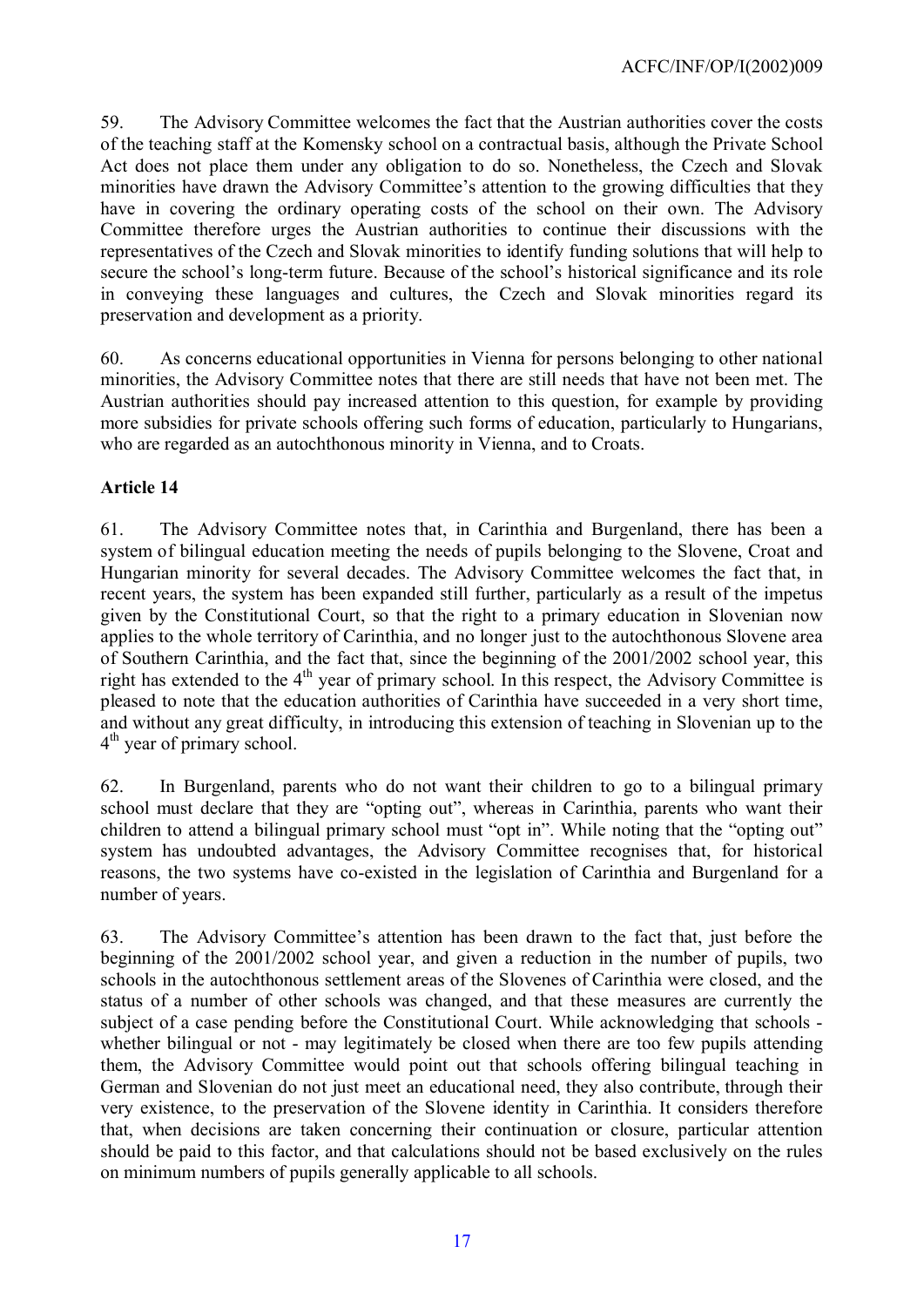64. The Advisory Committee notes that there is no law in Carinthia comparable to Burgenland's Act on kindergartens, which makes express provision for the needs of persons belonging to the Croat and Hungarian minorities in terms of bilingual education in state-run kindergartens. It appears that each Carinthian municipality is free to decide whether or not it wishes to set up bilingual kindergartens, and that many that are inhabited by persons belonging to the Slovene minority have decided not to, meaning that the Slovene minority has been forced to set up its own private kindergartens. While it welcomes the adoption in 2001 by the Carinthian parliament of a Nursery School Fund Act guaranteeing certain subsidies for private bilingual or multilingual kindergartens, which represents a major step forward, the Advisory Committee notes that a number of representatives of the Slovene minority have long expressed their wish for an Act to be introduced settling the matter of the establishment of kindergartens by municipalities, and urges the Carinthian authorities to look into this possibility with a view to providing a long-term response to needs in this respect.

65. The Advisory Committee notes that the bilingual education system in Carinthia and Burgenland is generally considered to be efficient. Nonetheless, as acknowledged by the authorities, the highly variable knowledge of the minority language among pupils poses certain problems which need to be dealt with adequately, particularly by increasing the capacities of bilingual kindergartens so as to facilitate the transition to primary school. Another problem is the fact that, at the end of the  $4<sup>th</sup>$  year of bilingual primary school, there are said to be insufficient opportunities for pupils to continue with their bilingual education at secondary school (*Hauptschulen* and *Gymnasien*). This problem seems to affect particularly the Croats in northern Burgenland, who live too far away from the bilingual upper secondary school in Oberwart in southern Burgenland. The Advisory Committee considers that this situation is not satisfactory and that the authorities should look into the possibility of extending bilingual teaching beyond the  $4<sup>th</sup>$  year of primary school, so as to develop further the linguistic skills acquired by pupils up to that point.

66. Regarding Hungarians living in Vienna, the Advisory Committee considers that the Austrian authorities should make sure the state education system takes due account of the needs of persons belonging to this minority as far as teaching of the Hungarian language is concerned, which does not seem to be the case.

67. The Advisory Committee welcomes the efforts made in recent years to codify the Roma language, prepare textbooks and teach the Roma language in a primary class in Oberwart. It notes that these positive developments mainly apply to Burgenland, and urges the authorities to continue along these lines, particularly in the area of teacher training, and to enable as many Roma as possible to take advantage of these measures.

# **Article 15**

68. The Advisory Committee notes that, in the *Länder* of Carinthia and Burgenland, persons belonging to national minorities generally appear to be well represented in the public service and authorities. At Federal level, persons belonging to national minorities participate mainly through the Advisory Councils for national minorities to the Federal Chancellery. It is the Government's role to appoint members of these Advisory Councils on the basis of proposals made by minorities' organisations, political parties and the Churches. These Advisory Councils are consulted in particular when legal provisions are adopted that affect the interests of minorities. They are also responsible for distributing the subsidies awarded by the Government to the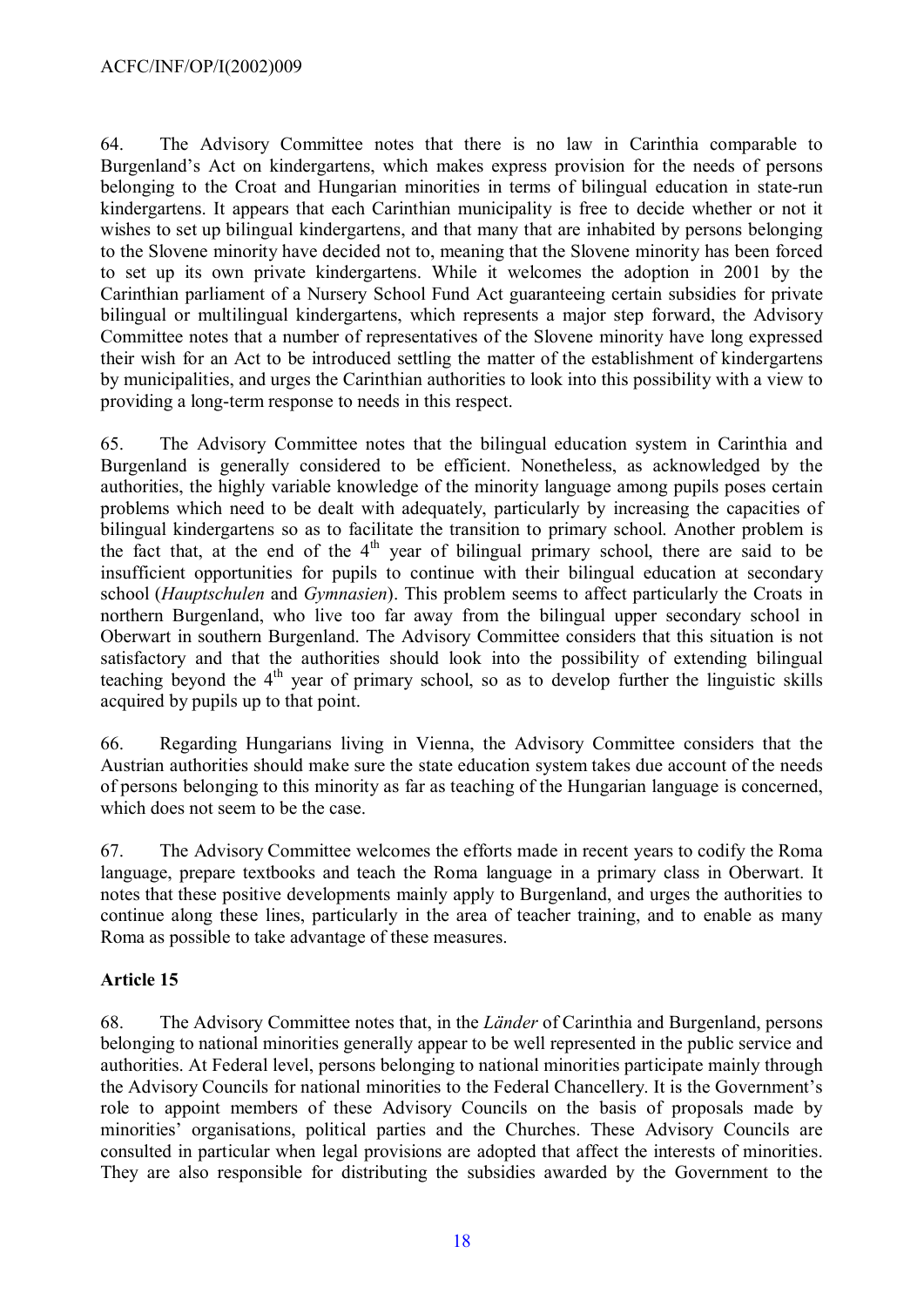various national minorities, and this appears to be a consensus-based procedure (see related comments under Article 5).

69. The Advisory Committee considers that the system of Advisory Councils for national minorities is valuable in so far as it enables persons belonging to national minorities to be involved to some extent in affairs affecting them. It notes however that there is some criticism of the procedure for the appointment of members to these Advisory Councils, including criticism from national minorities' organisations, according to which these Advisory Councils are not representative enough of the persons belonging to national minorities. The Advisory Committee considers that the authorities should review the appointment procedure for Advisory Council members with a view to improving it. The authorities might also look into ways of increasing the powers of these Advisory Councils, which seem somewhat limited as things stand. The Advisory Committee regrets moreover that the number of members of the Advisory Council for the Slovene minority has not yet been increased to allow the Slovenes of Styria to be represented, despite the Government's agreement in principle in February 1998.

70. More generally, the Advisory Committee notes that the Advisory Councils for national minorities appear to represent only persons belonging to autochthonous national minorities. Therefore it encourages the authorities to consider the possible extension of the composition of these Advisory Councils or to the setting up of a wider consultative body.

71. Given that a number of Roma are disadvantaged on a socio-economic level - a factor acknowledged by the authorities -, the Advisory Committee notes that further efforts need to be made to ensure the effective participation of Roma, particularly Roma women, in economic, social and cultural life.

### **Article 16**

72. Based on the information currently at its disposal, the Advisory Committee considers that the implementation of this article does not give rise to any specific observations.

# **Article 17**

73. Based on the information currently at its disposal, the Advisory Committee considers that the implementation of this article does not give rise to any specific observations.

### **Article 18**

74. The Advisory Committee notes that Austria has concluded bilateral agreements aimed at protecting minorities with numerous neighbouring countries. It welcomes in particular the signature, on 30 April 2001, of a co-operation agreement with Slovenia on culture, education and science. The Advisory Committee also encourages regional cross-border co-operation as a means of increasing the protection of persons belonging to national minorities.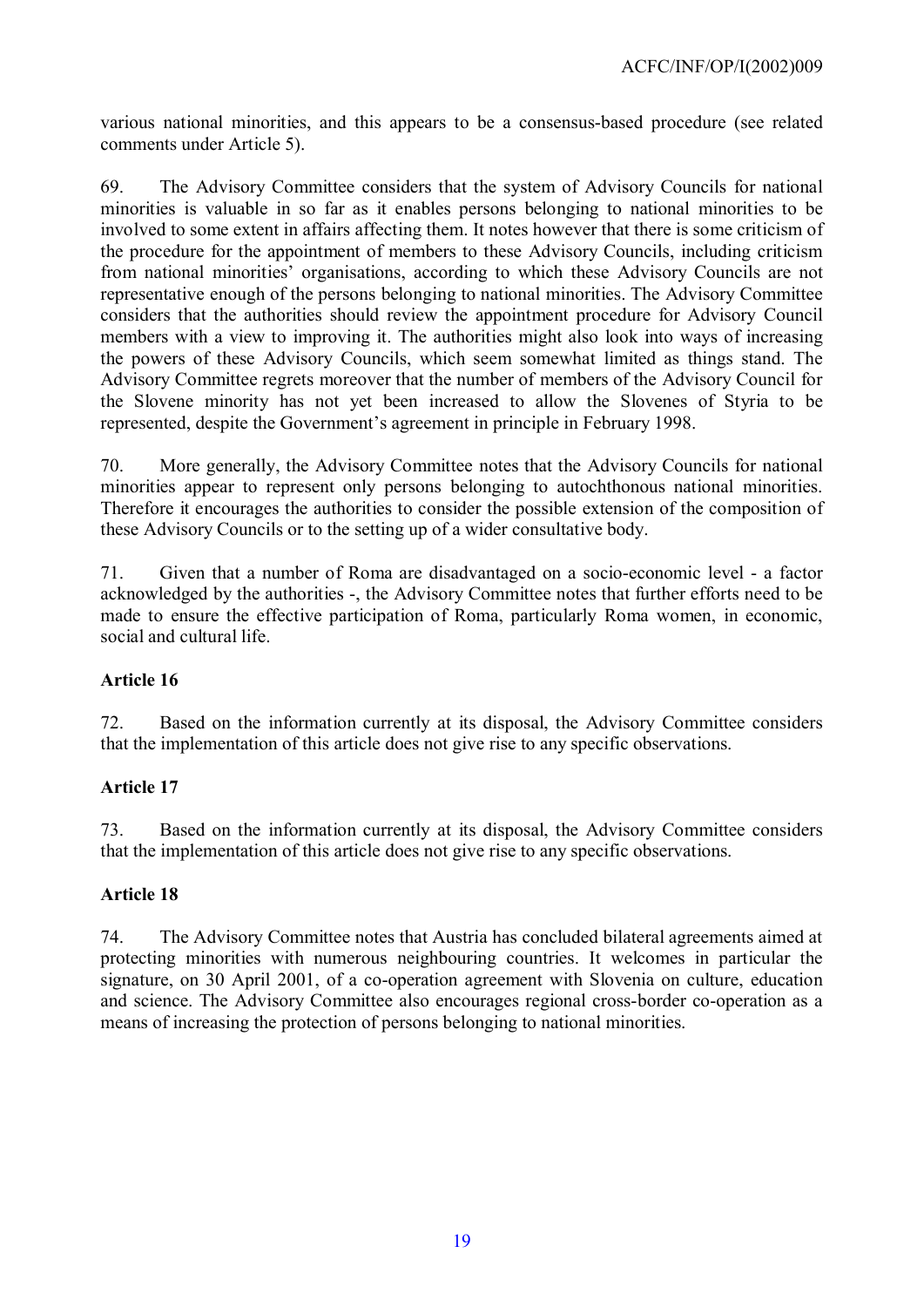### **Article 19**

75. Based on the information currently at its disposal, the Advisory Committee considers that the implementation of this article does not give rise to any specific observations.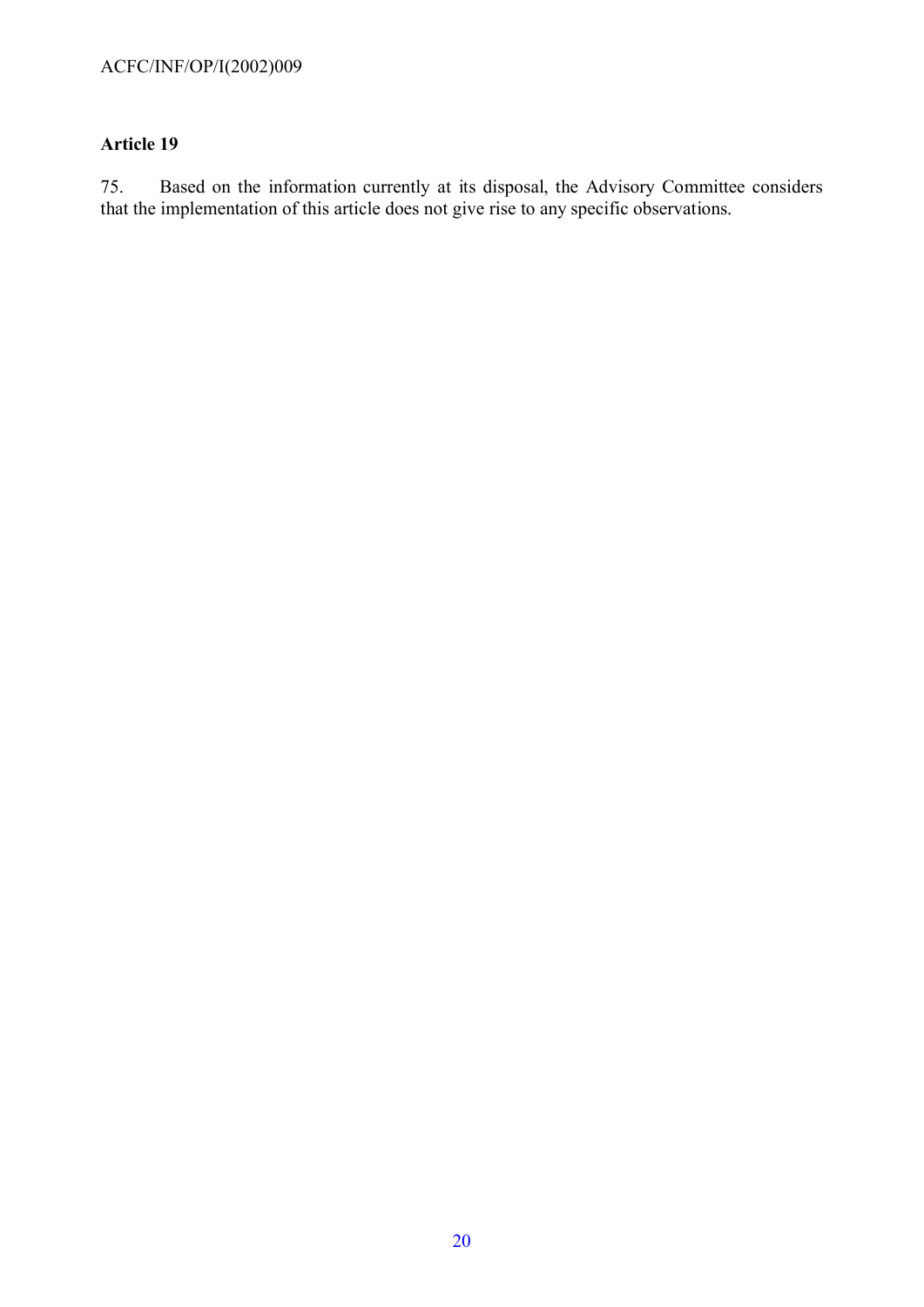### **IV. MAIN FINDINGS AND COMMENTS OF THE ADVISORY COMMITTEE**

76. The Advisory Committee believes that the main findings and comments set out below, could be helpful in a continuing dialogue between the Government and national minorities, to which the Advisory Committee stands ready to contribute.

### **In respect of Article 3**

77. The Advisory Committee *finds* that it would be possible to consider the inclusion of persons belonging to other groups in the application of the Framework Convention on an articleby-article basis and *considers* that Austria should consider this issue in consultation with those concerned.

78. The Advisory Committee *finds* that opinions differ among the various representatives of the Croat minority in Burgenland as to the justification of the distinction made for the first time between "Croatian" and "Burgenland Croatian" languages in the 2001 census. It *considers* important that the Austrian authorities continue with other representatives of the Croat minority the dialogue already initiated with the Advisory Council for the Burgenland Croat minority concerning the relevance of this distinction and whether it should be maintained.

### **In respect of Article 4**

79. The Advisory Committee *finds* that the answers to the 2001 census question on the language spoken in everyday life are only one of several indicators of the number of persons belonging to a national minority. It therefore *considers* it would not be appropriate to rely exclusively on the results of the 2001 census, particularly concerning the threshold required for topographical indications in minority languages.

80. The Advisory Committee *finds* that the lack of statistical data makes it difficult for the Austrian authorities to ensure that the full and effective equality of national minorities is promoted effectively. It *considers* that the authorities should seek means of obtaining more reliable statistical data on persons belonging to national minorities broken down by age, gender and location and in particular seek better to evaluate the socio-economic situation of the Roma and, as appropriate, undertake measures in their favour to promote full and effective equality in the socio-economic field.

# **In respect of Article 5**

81. The Advisory Committee *finds* that the distribution system of Federal subsidies to national minorities lacks clarity, albeit the proportions in which these subsidies are shared out among the national minorities are in principle subject to an agreement of the Advisory Councils. The Advisory Committee *considers* that the Austrian authorities should elaborate criteria for a more transparent distribution of financial support for national minority cultural activities.

82. The Advisory Committee *finds* that although the Slovenes of Styria in principle enjoy the same rights as the Slovenes of Carinthia, only modest steps are being taken to support them. It *considers* that considerably more determined measures on the part of the competent authorities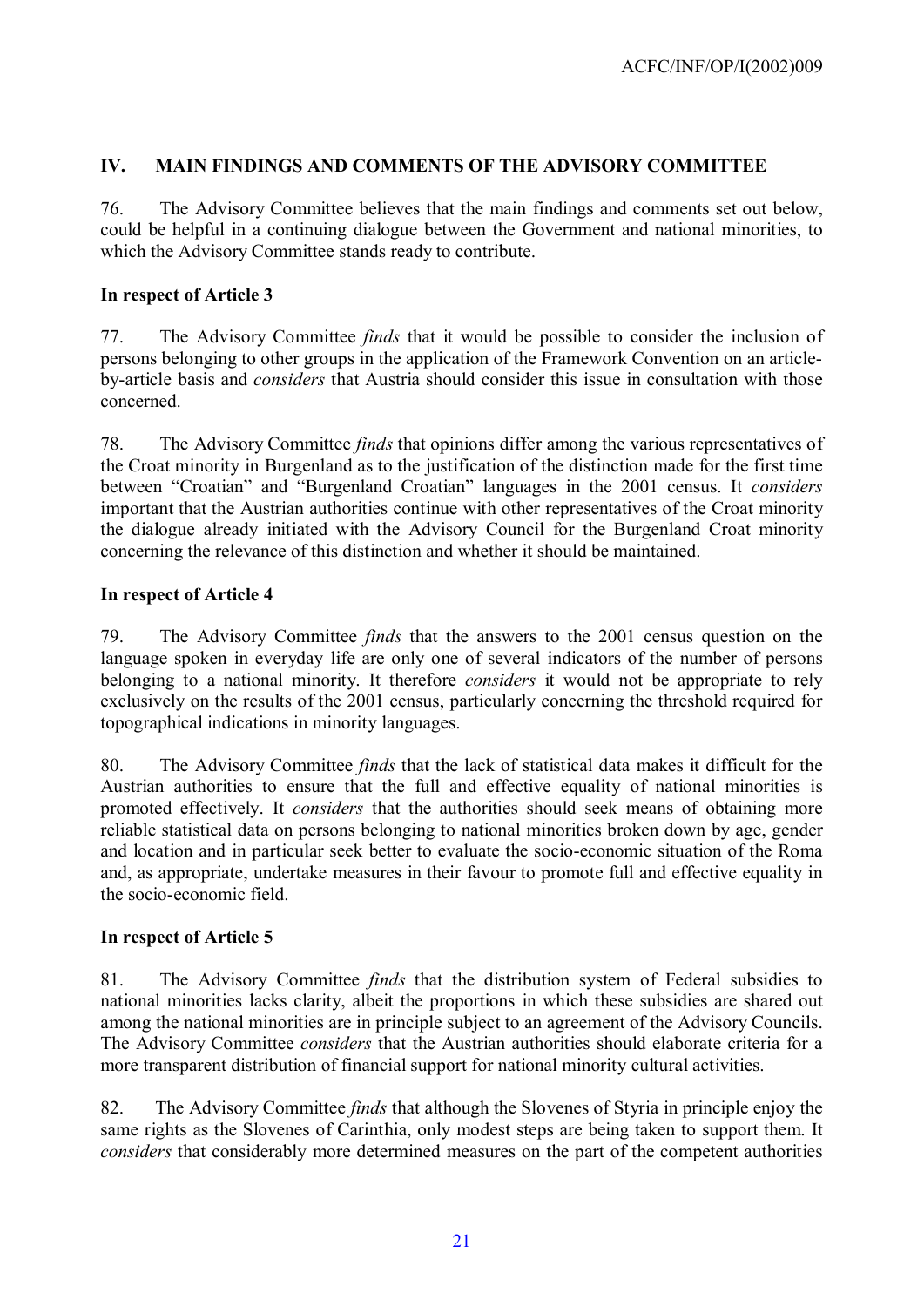to support the Slovenes of Styria are required in order to help this small community to preserve its identity.

### **In respect of Article 6**

83. The Advisory Committee *finds* that in general, with the exception of the Roma who still report attitudes of rejection or hostility towards them, persons belonging to the Croat, Slovene, Hungarian, Czech and Slovak minorities live in harmony with the rest of the population and that relations between them are characterised by tolerance. It *considers* that the Austrian authorities should continue their efforts to raise awareness of Roma culture in numerous fields, particularly in education.

84. The Advisory Committee *finds* that in view of the atmosphere of increasing tolerance that has gradually developed in Carinthia since the 1972 dispute over place names on signposts, there is reason for deep concern about the recent statements by the Governor of Carinthia, declaring his blunt refusal to accept and implement the Constitutional Court's ruling of 13 December 2001 on place name signposting as well as about other threats to reduce subsidies. The Advisory Committee *considers* that such threats endanger the values enshrined in Article 6 of the Framework Convention and if realised they could lead to a situation that would not be compatible with the Framework Convention. It therefore *considers* it essential that the authorities do their utmost at all levels to consolidate the atmosphere of tolerance that has developed in Carinthia since 1972.

85. The Advisory Committee *finds* that in the field of media, certain widely read newspapers continue, when reporting on subjects concerning immigration and asylum, to adopt an approach which contributes to the feelings of hostility and rejection against immigrants, refugees and asylum seekers and to strengthening the stereotypes associated with Roma. The Advisory Committee *considers* that the Austrian authorities should pursue their efforts to impress on the media, without encroaching on their editorial independence, the need to report fairly on minorities.

86. The Advisory Committee *finds* that different sources report discriminatory practices in the employment field, particularly in recruitment, salary scales and working conditions, and that these practices mainly affect non-citizens and Austrian citizens of immigrant background. The Advisory Committee *considers* that the Austrian authorities should examine the need to complete the legislative framework against all forms of discrimination and adopt further measures to combat discrimination.

# **In respect of Article 9**

87. The Advisory Committee *finds* that the amendment to the Federal Broadcasting Act which entered into force on 1 January 2002 opens up new possibilities for the ORF to broadcast programmes in the languages of the national minorities represented in the Advisory Councils for national minorities. It *considers* that emphasis will now have to be placed on the implementation of this amendment and that the Austrian authorities should be particularly careful that the transition between the old and new arrangements for financing radio broadcasting does not jeopardize the existing programmes.

88. The Advisory Committee *finds* that, as concerns programmes on public service television, the Hungarians of Burgenland only enjoy a 30-minute programme on public service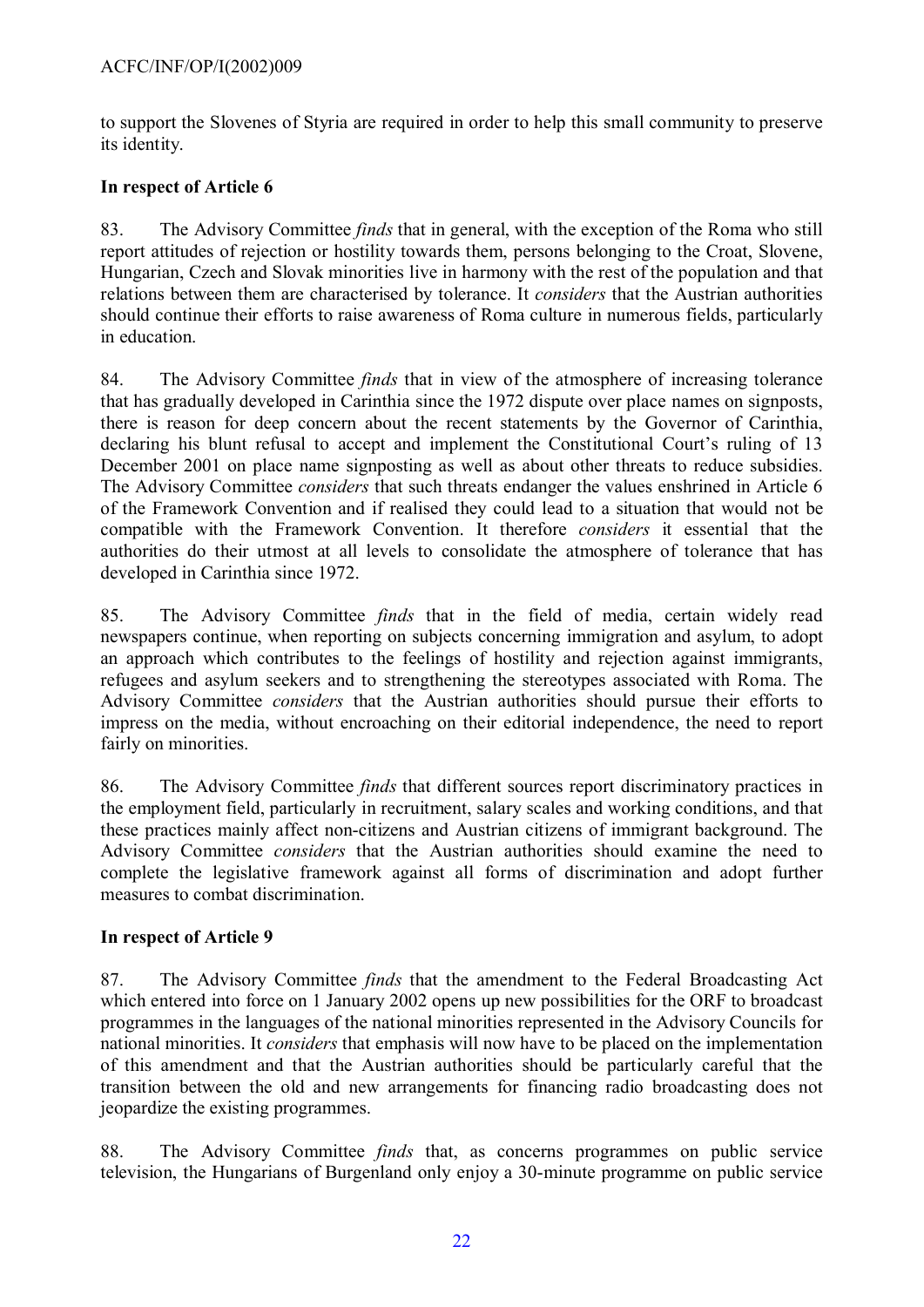television four times a year and the Czechs, the Slovaks and the Roma have no programmes aimed specifically at them. The Advisory Committee *considers* that, given that there is a real interest among the national minorities in developing television and radio programmes, notably among the Czechs, Slovaks and Hungarians living in Vienna, the Austrian authorities should try to meet these expectations.

### **In respect of Article 10**

89. The Advisory Committee *finds* that the Croatian, Slovenian and Hungarian languages may be used in Carinthia, Burgenland and Styria in relations with the administrative authorities in districts where persons belonging to a given national minority represent at least 10% of the population. The Advisory Committee *considers* that the authorities should do their utmost to make sure this possibility is indeed made available in practice in all municipalities concerned, particularly as regards the Hungarian language.

#### **In respect of Article 11**

90. The Advisory Committee *finds* that, as a result of the recent ruling by the Constitutional Court, bilingual topographical indications must be displayed in autochthonous settlement areas of the Croatian, Slovenian and Hungarian minorities provided persons belonging to the national minority concerned formed more than 10% of the total population in a given municipality over a long period. The Advisory Committee *considers* it important for this ruling to be respected and implemented by the various authorities concerned at all levels. It also *considers* that the extremely negative reactions voiced in this context by the Governor of Carinthia give rise to deep concern and that the minorities concerned should be consulted on the way to implement this ruling in practice.

### **In respect of Article 12**

91. The Advisory Committee *finds* that there is still a major shortage of textbooks in Burgenland Croatian. It *considers* that the Federal and regional authorities should continue to support efforts to prepare and publish such textbooks in co-operation with Burgenland's Croat associations. More generally, the Advisory Committee *considers* that the authorities should make sure the needs in the field of textbooks for persons belonging to the various national minorities are met.

92. The Advisory Committee *finds* that the culture and language of national minorities are broadly disseminated in some of the autochthonous settlement areas of national minorities, mainly Burgenland and Carinthia, but that much remains to be done in other autochthonous settlement areas such as in Styria or Vienna. The Advisory Committee *considers* that the authorities should continue their efforts to increase the multicultural and multi-ethnic components of school curricula, particularly outside autochthonous settlement areas of national minorities.

93. The Advisory Committee *finds* that there are no longer any Roma attending special schools for mentally disabled children in the main autochthonous settlement area of this minority in Burgenland but that there is still a major need for additional educational measures for many Roma who have arrived in Austria more recently and live outside Burgenland. The Advisory Committee *considers* that the authorities should step up their support activities in this area so as to promote genuine equality of opportunities in access to education at all levels.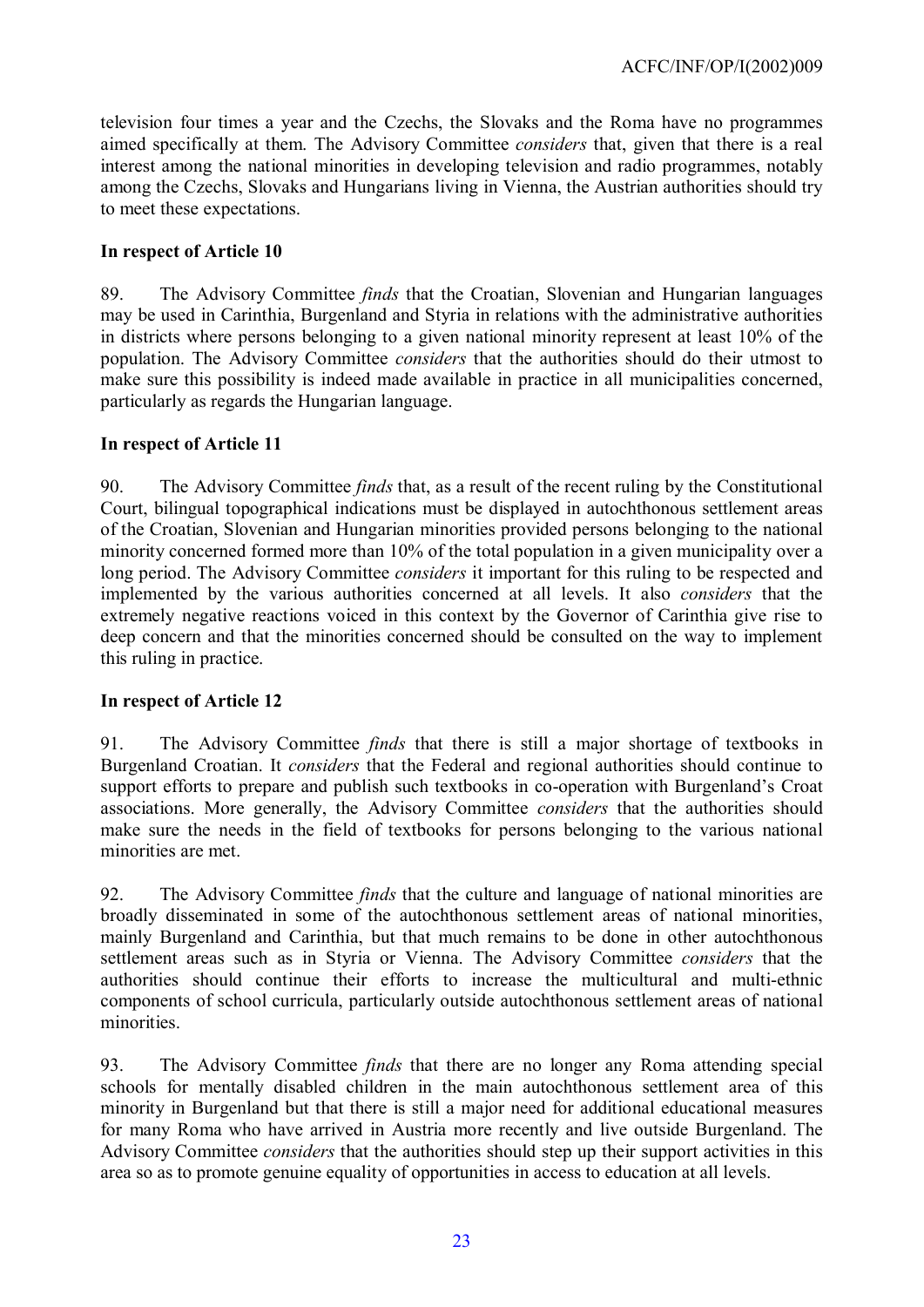#### **In respect of Article 13**

94. The Advisory Committee *finds* that the Czech minority and the Slovak minority are facing growing difficulties in covering on their own the ordinary operating costs of their only school providing a full course of bilingual education from kindergarten to upper secondary level in Vienna. Given the school's historical significance and its role in conveying the Czech and Slovak languages and cultures, the Advisory Committee *considers* that the Austrian authorities should continue their discussions with the representatives of the Czech and Slovak minorities to identify funding solutions that will help to secure the school's long-term future.

95. As regards educational opportunities in Vienna for persons belonging to other national minorities, the Advisory Committee *finds* that there are still needs that have not been met. It *considers* that the Austrian authorities should pay increased attention to this question, for example by providing more subsidies for private schools offering such forms of education, particularly to Hungarians, who are regarded as an autochthonous minority in Vienna, and to Croats.

#### **In respect of Article 14**

96. The Advisory Committee *finds* that two schools in the autochthonous settlement area of the Slovenes of Carinthia were closed, and the status of a number of other schools was changed. It *considers* that, when decisions are taken concerning the continuation or closure of schools, particular attention should be paid to the fact that Slovenian schools contribute, through their very existence, to the preservation of the Slovene identity in Carinthia, and that calculations should not be based exclusively on the rules on minimum numbers of pupils generally applicable to all schools.

97. The Advisory Committee *finds* that a number of representatives of the Slovene minority have long expressed their wish for an Act to be introduced settling the matter of the establishment of kindergartens by municipalities. The Advisory Committee *considers* that the Carinthian authorities should look into this possibility with a view to providing a long-term response to needs in this respect.

98. The Advisory Committee *finds* that at the end of the 4<sup>th</sup> year of bilingual primary school, there are said to be insufficient opportunities for pupils to continue with their bilingual education at secondary school, a problem that seems to affect particularly the Croats in northern Burgenland, who live too far away from the bilingual upper secondary school in Oberwart in southern Burgenland. The Advisory Committee *considers* that this situation is not satisfactory and that the authorities should look into the possibility of extending bilingual teaching beyond the 4th year of primary school, so as to take more advantage of the linguistic knowledge acquired by pupils up to that point.

99. The Advisory Committee *finds* that efforts have been made in recent years to codify the Roma language, prepare textbooks and teach the Roma language in a primary class in Oberwart. It *considers* that these positive developments mainly apply to Burgenland, and that the authorities should continue along these lines, particularly in the area of teacher training, so as to enable as many Roma as possible to take advantage of these measures.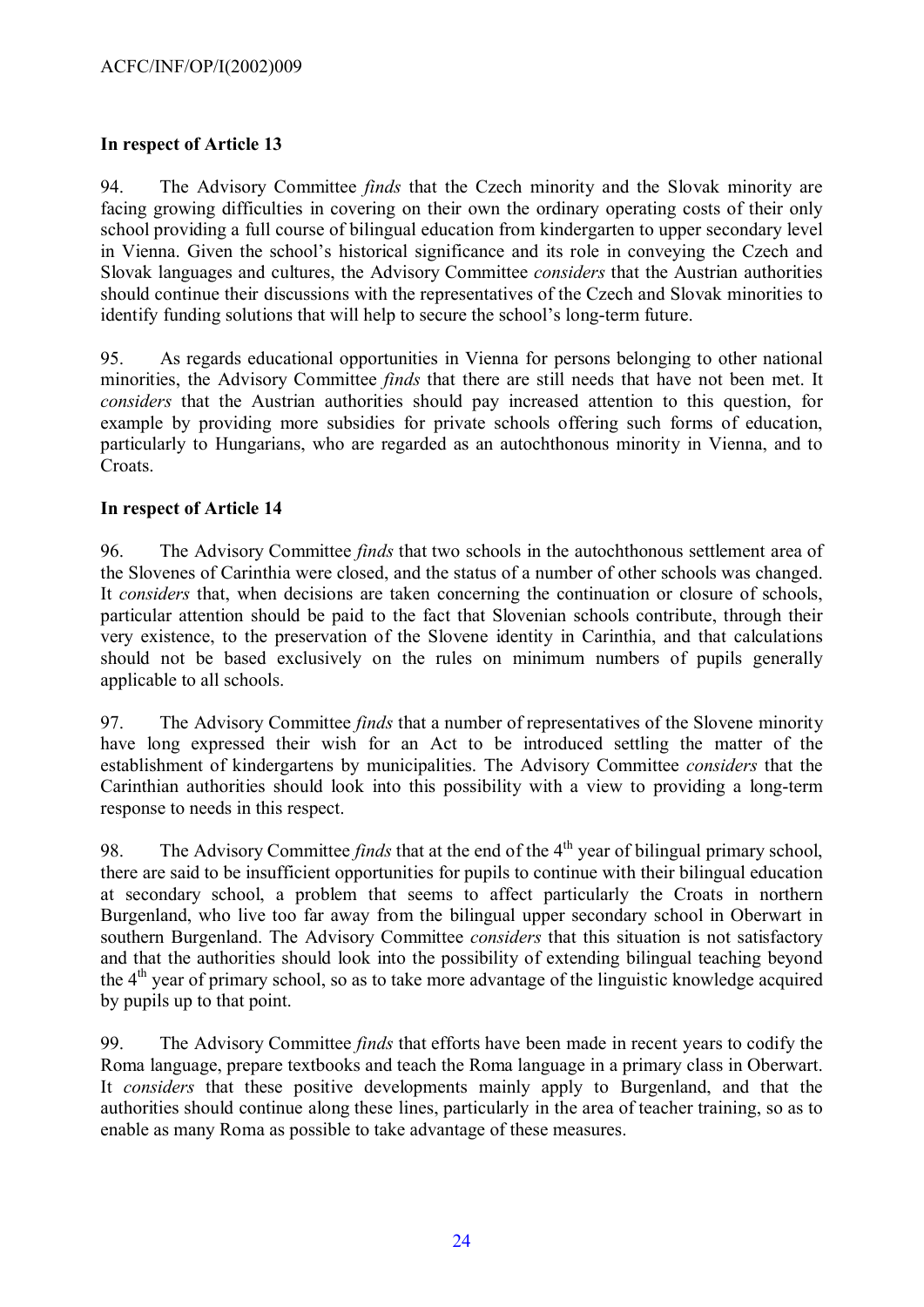#### **In respect of Article 15**

100. The Advisory Committee *finds* that there is some criticism of the procedure for the appointment of members to the Advisory Councils, including criticism from national minorities' organisations. The Advisory Committee *considers* that the authorities should review the appointment procedure for Advisory Council members with a view to improving the procedure and also to allow for the Slovenes of Styria to be represented on the Council. It also *considers* that the authorities should look into ways of increasing the powers of these Advisory Councils.

101. The Advisory Committee *finds* that a number of Roma are disadvantaged on a socioeconomic level. It *considers* that further efforts need to be made to ensure the effective participation of Roma, particularly Roma women, in economic, social and cultural life.